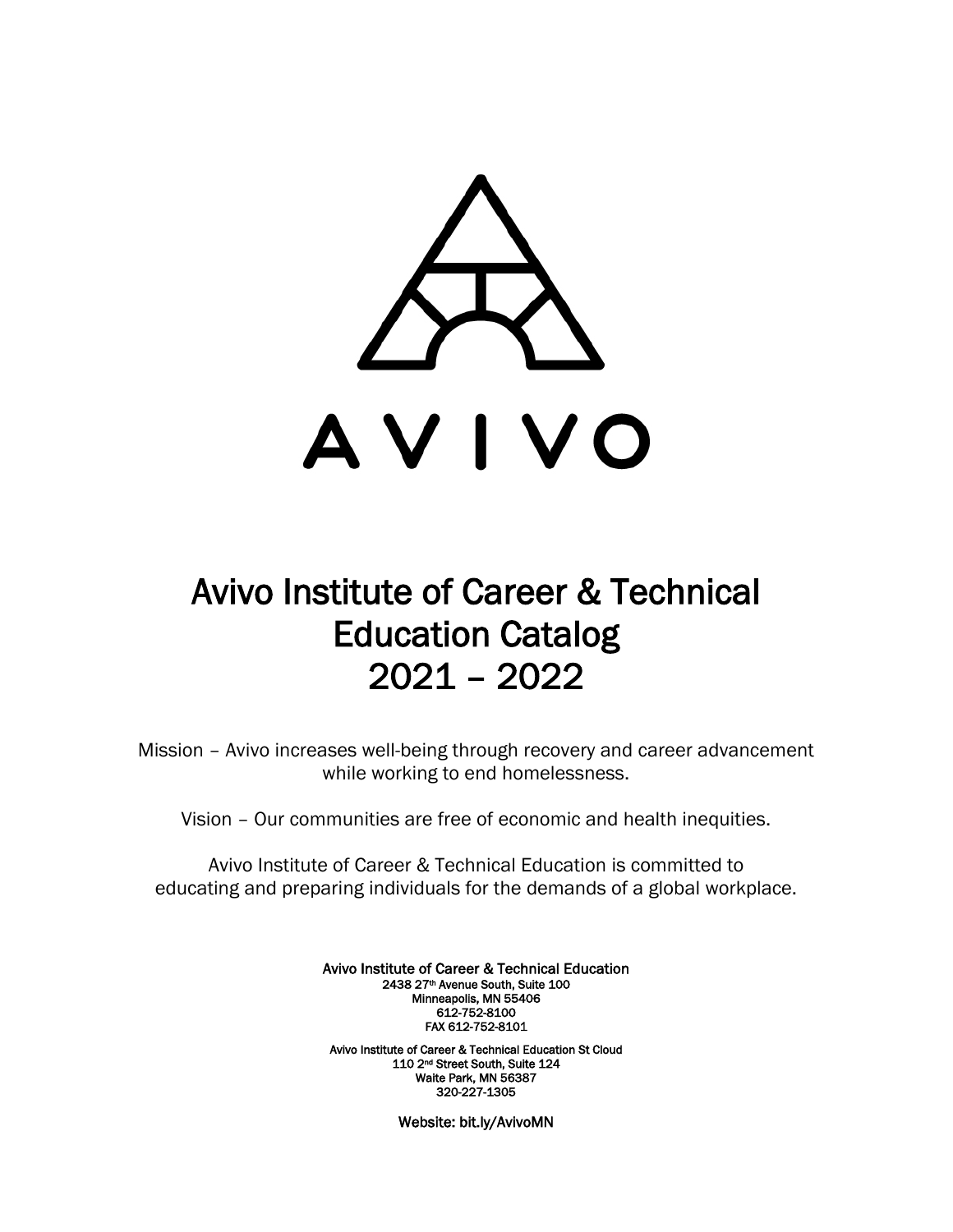This page left blank intentionally.

Avivo Institute of Career & Technical Education Catalog Page 2 of 34 5/18/2022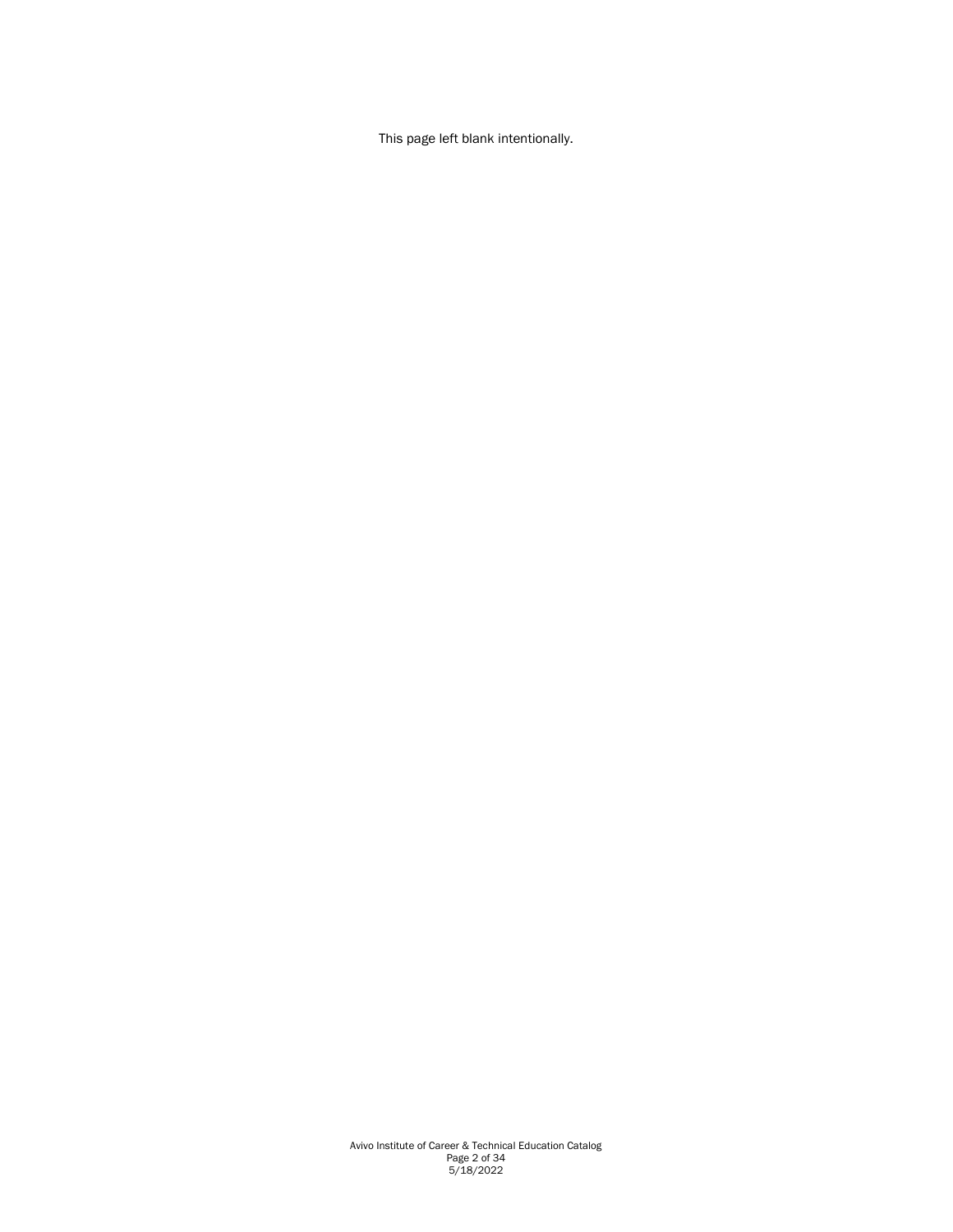## Avivo Institute of Career & Technical Education Catalog

### **Table of Contents**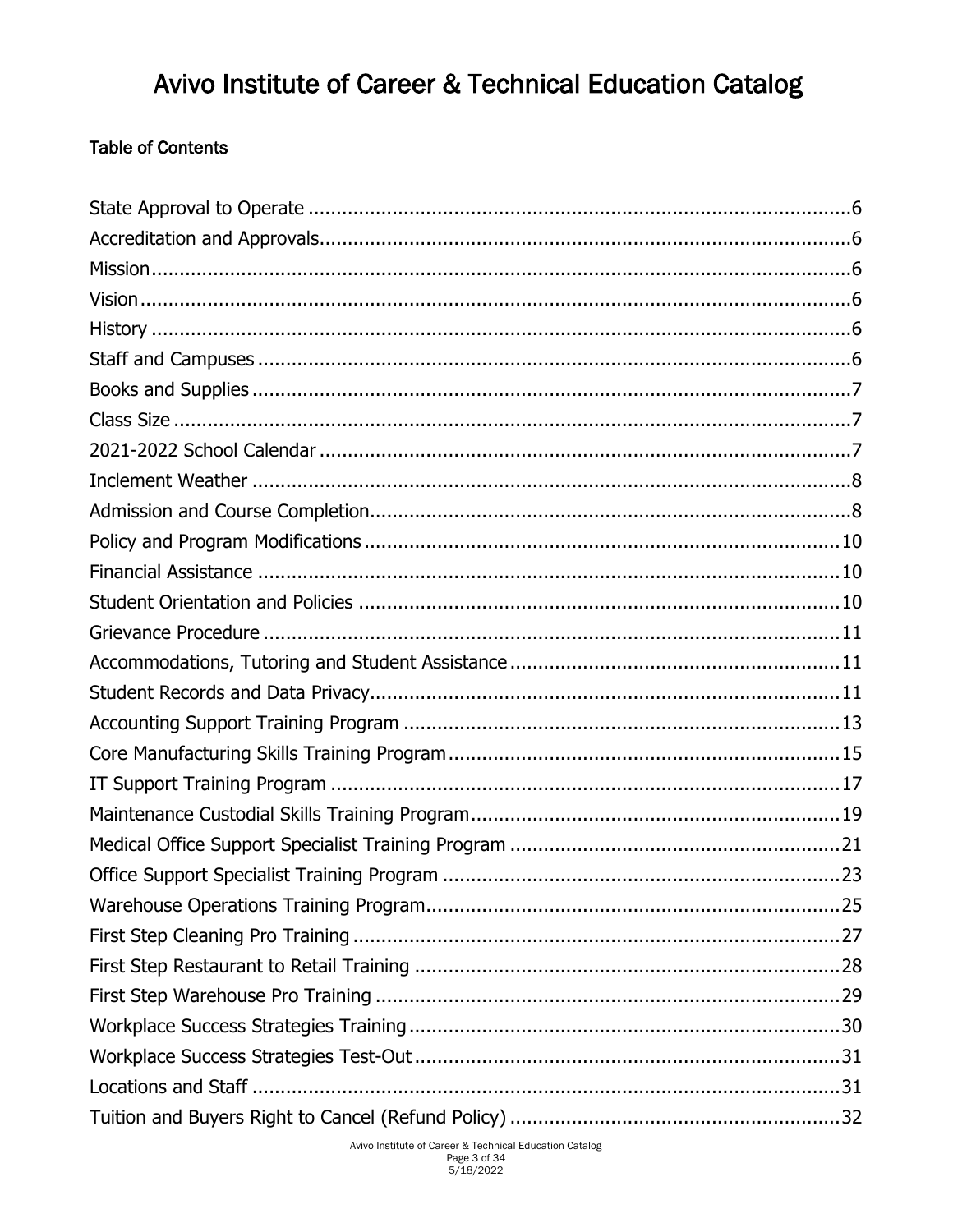## Welcome!

It is our pleasure to welcome you to Avivo Institute of Career & Technical Education. We are pleased that you have selected our career skills training program to start your career pathway. We offer skills training in the following industries: accounting, core manufacturing, IT support, maintenance, medical office, office support and warehouse operations.

Our staff is here to answer any questions you have.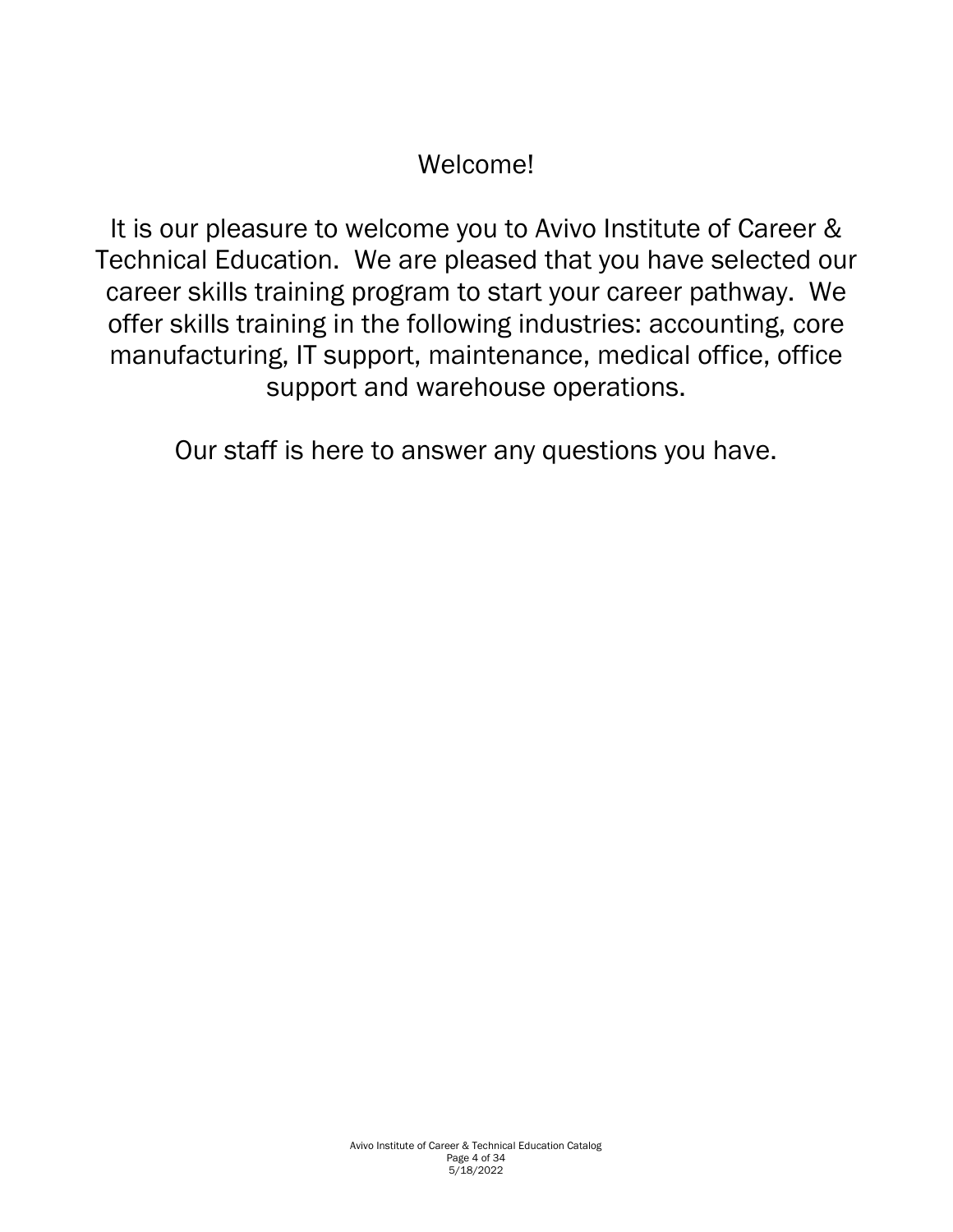This page left blank intentionally.

Avivo Institute of Career & Technical Education Catalog Page 5 of 34 5/18/2022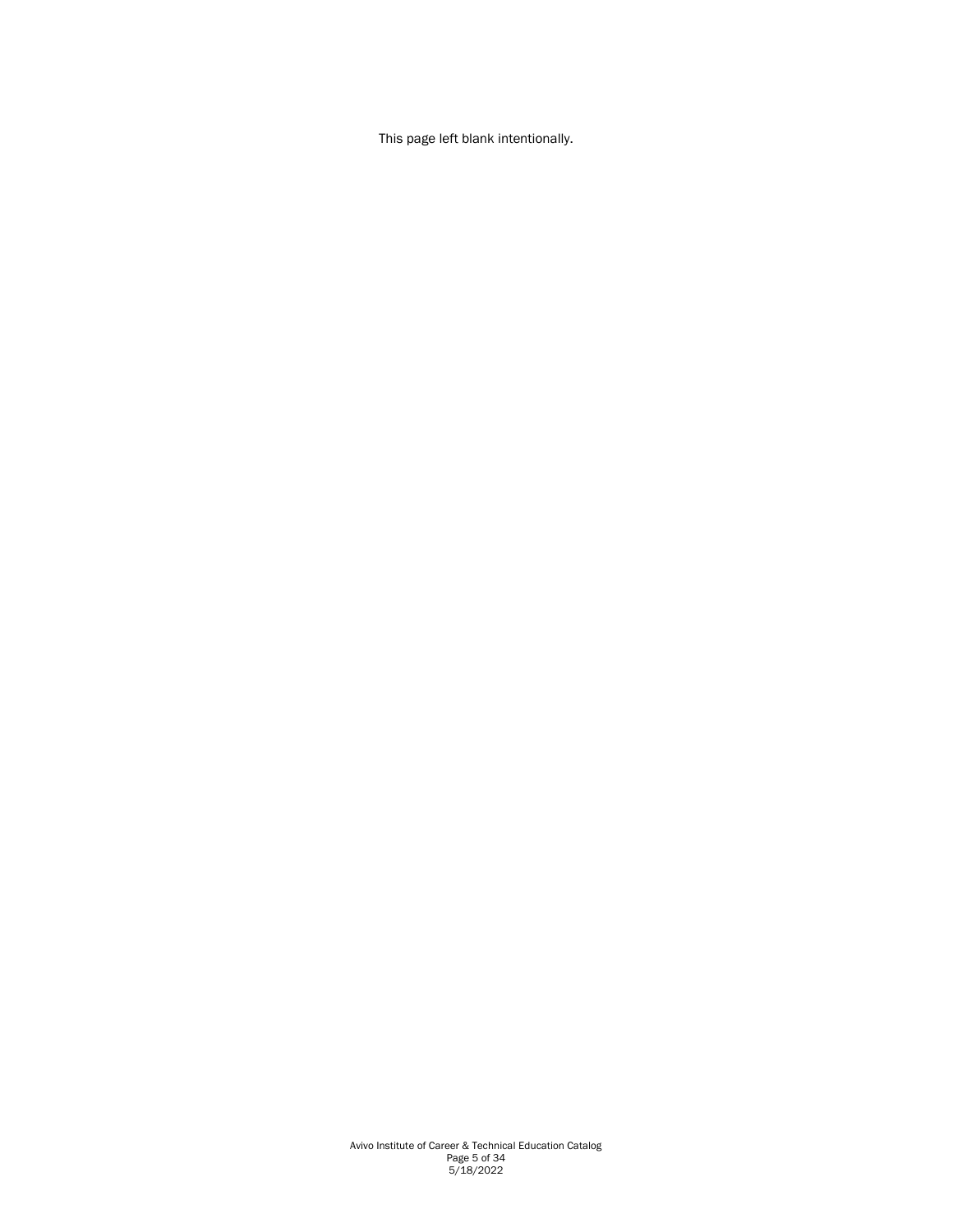### GENERAL INFORMATION

#### State Approval to Operate

<span id="page-5-0"></span>The Avivo Institute of Career & Technical Education is licensed as a private career school with the Minnesota Office of Higher Education pursuant to Minnesota Statutes, 136A.821 to 136A.832. Licensure is not an endorsement of the institution. Certificates earned at the institution may not transfer to all other institutions.

[www.ohe.state.mn.us](http://www.ohe.state.mn.us/)

#### Accreditation and Approvals

<span id="page-5-1"></span>The Avivo Institute of Career & Technical Education is:

- a certified training provider under the Workforce Innovation and Opportunity Act
- an accredited skills training program through the Commission on Accreditation of Rehabilitation Facilities

#### Mission

<span id="page-5-3"></span><span id="page-5-2"></span>Avivo increases well-being through recovery and career advancement while working to end homelessness*.*

#### Vision

Our communities are free of economic and health inequities.

Avivo Institute of Career & Technical Education is committed to educating and preparing individuals for the demands of the global workplace.

#### History

<span id="page-5-4"></span>Avivo has been assisting individuals with barriers since 1960 and has been financially solvent since that time.

Avivo career skills' training was established in 1985 in Minneapolis and since then has expanded its services to include locations in St. Paul, and St. Cloud; as well as offering mobile training and education services throughout the upper Midwest. Avivo utilizes the expertise of its 70+ business partners throughout Minnesota to design new and revise existing training curriculum to meet the needs of Minnesota businesses.

#### Staff and Campuses

<span id="page-5-5"></span>The faculty and staff have the education, work experience, dedication, enthusiasm and ability needed to motivate students to their highest level of achievement. A listing of all faculty and staff (current at the time of this printing) is located in Appendix A and is available upon request.

Avivo Institute of Career & Technical Education is located in Minneapolis at 2438 27th Avenue South, Suite 100, Minneapolis, MN, 55406. The main campus offers training programs in IT Support, Maintenance Custodial, Manufacturing, Medical Office Support, Accounting Support, Office Support Specialist, and Warehousing. The main campus also offers First Step Training Courses for individuals looking for entry-level employment.

Avivo Institute of Career & Technical Education St. Cloud is located at 110 2nd Street South, Suite 124, Waite Park, Minnesota, 56387. The St. Cloud branch offers training programs in Manufacturing, Medical Office Support, and Office Support. The branch campus also offers First Step Training Courses for individuals looking for entry-level employment.

The Avivo Institute of Career & Technical Education Main Campus and the Avivo Institute of Career & Technical Education St. Cloud Campus have administrative offices, classrooms and lab areas where students can practice skills based on individual program requirements.

Business hours are Monday through Friday from 7:45 AM to 4:45 PM.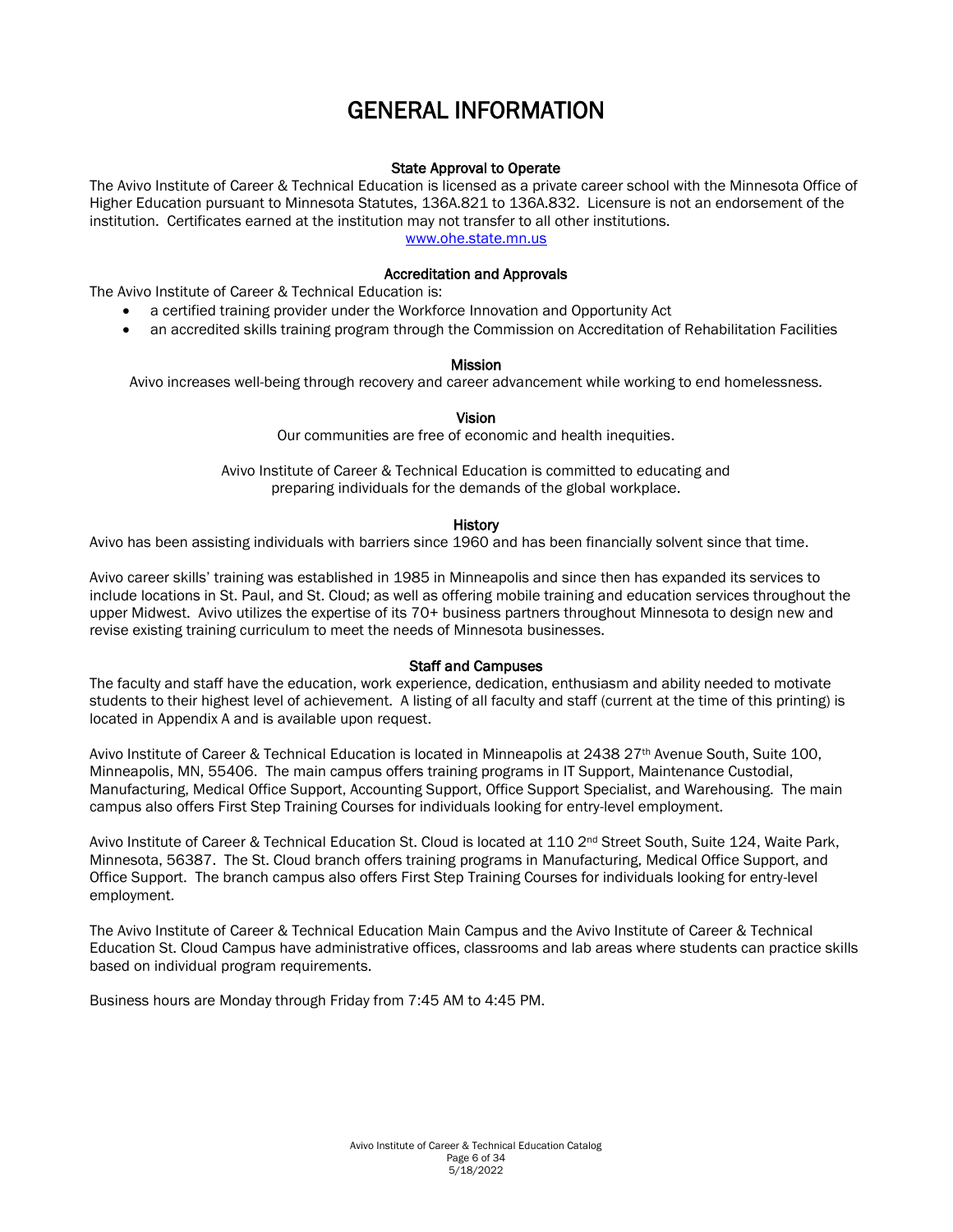#### Books and Supplies

<span id="page-6-0"></span>Each campus is equipped with all the necessary supplies and equipment to fully prepare students to meet the requirements of their training program. All supplies and equipment meet the appropriate safety standards required by state and federal laws.

The Avivo Institute of Career & Technical Education Main Campus has five training labs plus one Certification Testing Center with a total of 80 computers, 60 laptops, five LCD monitors/screens, and seven printers.

The Avivo Institute of Career & Technical Education St. Cloud Campus has three training labs with a total of 19 computers, 18 laptops, three flat screen multi-media TVs, and three printers.

The following equipment is used in the training programs that are noted:

*Core Manufacturing Skills Training Program* Industrial Microscopes **Micrometers** Calipers Steel Rules

*IT Support Training Program*

Mike Meyers' CompTIA A+ Guide to Managing and Troubleshooting PCs, Sixth Edition Mike Meyers' CompTIA A+ Guide to Managing and Troubleshooting PCs lab Manual Laptops, desktops and hardware components for practice and lab assignments Tool Kits

Anti-static Mat & Wristbands

*Maintenance Custodial Skills Training Program* High Speed Floor Buffer Low Speed Floor Buffer Hot Water Carpet Extractor Power Tools- Drills, Jig Saws, Circular Saws, Hand Sanders Hand Tools- Screw Drivers, Pliers, Socket Sets, Wrenches Dry Wall Trowels and Knives Paint Brushes, Rollers, and Pad Applicators Electrical Meters, Circuit Testers, Wire Strippers Plumbing Basin Wrenches, Pipe Cutters

Accommodations are made on an individual basis with the following equipment and software: ergonomic keyboards, condensed keyboards, trackballs, FM system, JAWS Magic, Dragon Naturally Speaking, audio recordings of training materials, and large monitors.

The Avivo Institute of Career & Technical Education also utilizes Mavis Beacon Typing and LCD monitors/screens and LCD projectors.

All books and supplies for each course are provided by the Avivo Institute of Career & Technical Education.

#### Class Size

<span id="page-6-1"></span>Class sizes, normally between 8 – 16 students, provide quality, instructor led, individualized instruction. Each student has access to one-to-one supports needed to successfully complete their course work.

#### 2021-2022 School Calendar

<span id="page-6-2"></span>Students receive a calendar which includes their specific training dates prior to the start date of the class.

The Avivo Institute of Career & Technical Education observes the following holidays:

November 11, 2021 Veterans Day November 25 & November 26, 2021 Thanksgiving December 24, 2021 Christmas Day - Observed December 25, 2021 Christmas Day December 31, 2021 New Year's Day - Observed January 1, 2022 Mew Year's Day

Avivo Institute of Career & Technical Education Catalog Page 7 of 34 5/18/2022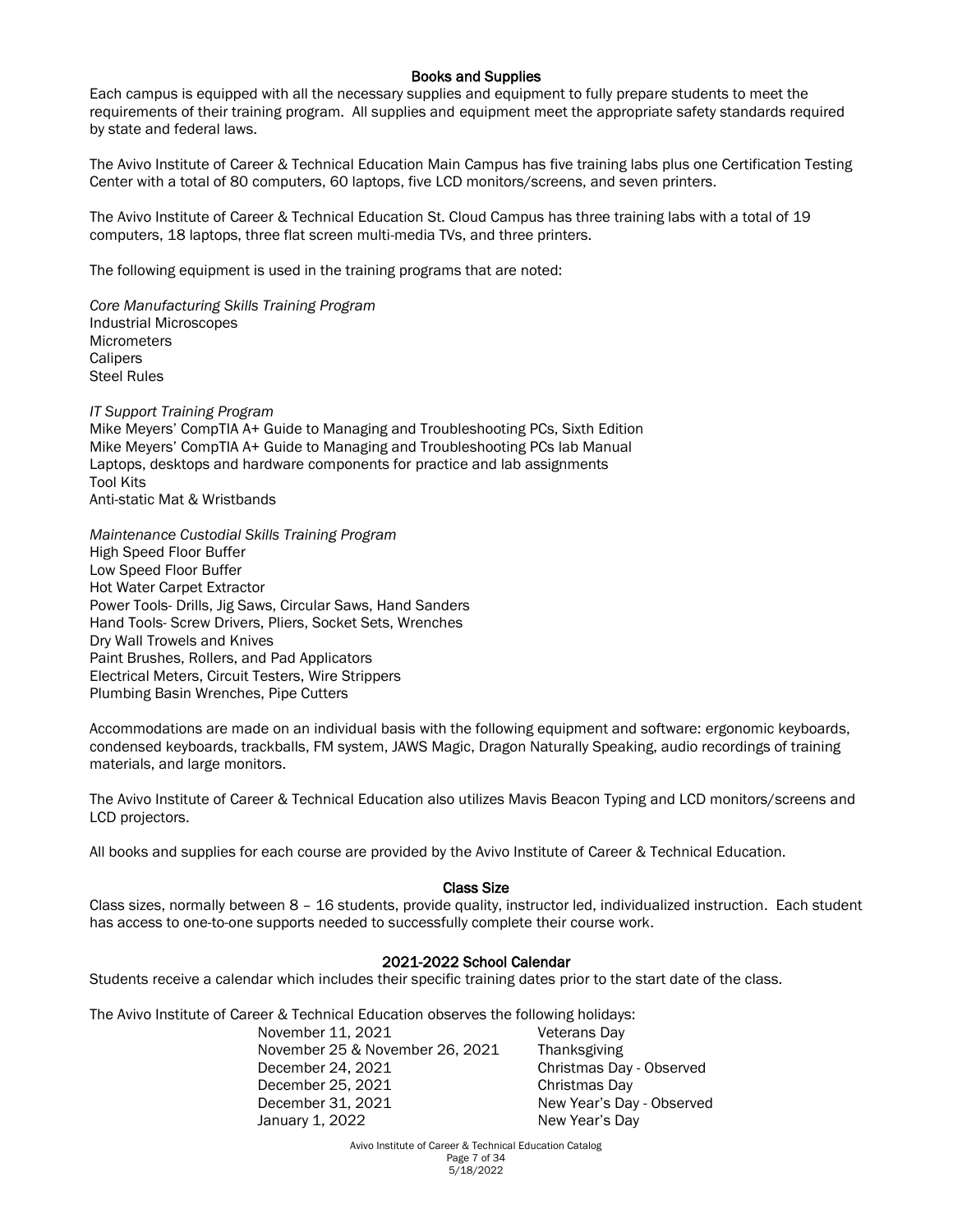January 17, 2022 **Martin Luther King Jr. Day** February 21, 2022 President's Day May 30, 2022 Memorial Day July 4, 2022 Fourth of July September 5, 2022 Labor Day November 11, 2022 Veterans Day November 24 & November 25, 2022 Thanksgiving December 25, 2022 Christmas Day December 26, 2022 Christmas Day - Observed January 1, 2023 New Year's Day January 2, 2023 Mew Year's Day - Observed

#### Inclement Weather

<span id="page-7-0"></span>In the case of inclement weather, or other extenuating circumstances, Avivo Institute of Career & Technical Education classes will not be held. Information is available on the following TV stations and their websites (listed as Avivo Institute of Career & Technical Education) as well as the attendance line.

| WCCO – Channel 4    | www.minnesotacbslocal.com |
|---------------------|---------------------------|
| KSTP – Channel 5    | www.kstp.com              |
| KARE11 – Channel 11 | www.kare11.com            |

#### Admission and Course Completion

<span id="page-7-1"></span>Interested students may request a tour that includes an overview of the application and the process, enrollment, training options, training programs and completion requirements for the training program they are planning on attending. Contact the Avivo Institute of Career & Technical Education at 612-752-8100 to request a tour.

Students must complete an entrance application/referral form. Once staff receives the completed application/ referral form an Intake and Enrollment meeting is scheduled. Applicants must bring a photo id and a Social Security card, or documentation that they have the right to work in the United States, to their intake. A \$125 Intake/ Enrollment Fee, or authorization for payment from the referral source, is due at the time of the Intake/Enrollment.

Avivo Institute of Career & Technical Education courses are scheduled on a rotating basis year-round. The current Twin Cities and St. Cloud Training Schedules are available on the Avivo Institute of Career & Technical Education page on the Avivo website. Here is the link to the page: bit.ly/AvivoMN.

Although High School Diplomas and GEDs are not required students are encouraged to have one as they enhance the ability of all students to attain employment.

Staff reviews the Training Program and course completion requirements with students at the Intake/Enrollment meeting. After the Intake/Enrollment meeting the student will be scheduled for the Avivo Institute of Career & Technical Education Training Program Entrance Assessments in Reading and Math. Students must score at the 7<sup>th</sup> grade level equivalency, or higher, on the Reading and the Math Assessments to move into their training program.

Students may Test-Out of the Workplace Success Strategies Training. Successful completion of the Workplace Success Strategies Test-Out allows the student exemption from the completion of Workplace Success Strategies Training for the Training Program requirements. The cost of the Workplace Success Strategies Test-Out is \$250. There are no other exceptions to the entrance requirements for the Training Programs. See Page 31 for details on the Test-Out.

#### Transfer Policies

Avivo Institute of Career & Technical Education Training Programs does not accept transfers of credits from other schools due to the customized nature of the trainings. Work/life experiences do not replace classroom hours for Avivo Institute of Career & Technical Education courses.

Students wanting to transfer to a different training program than their initial plan are to speak to the Career Education Director/Manager about the options. Students can be transferred to another training program, with authorization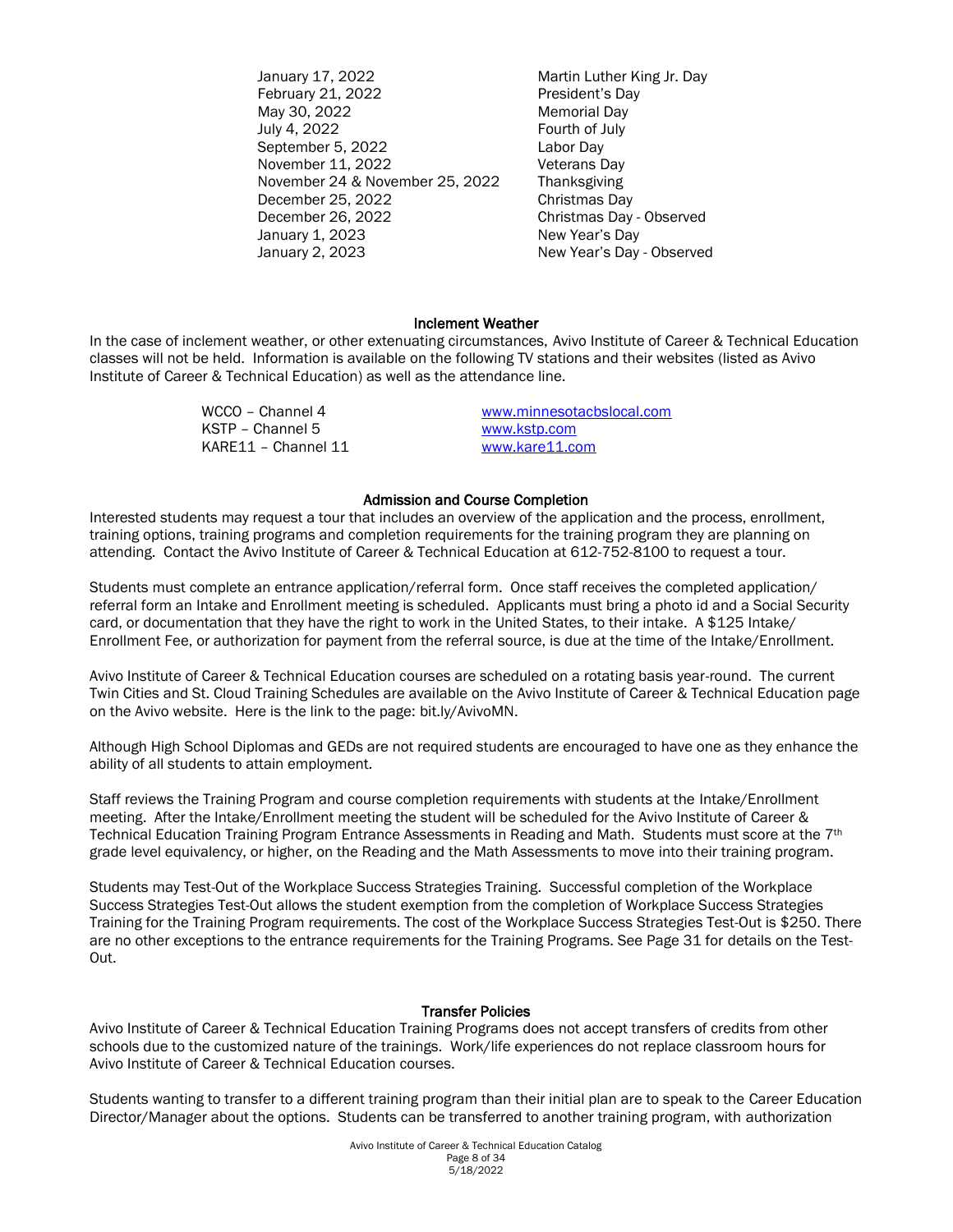from the payment/referral source, with the student retaining the Certificate(s) of Completion of previously completed courses. The completed course work that is required for the new training program will transfer with the student to the new training program. If it has been over two years since the required training has been completed it is at the discretion of the Career Education Director/Manager to determine if the course certificate is still valid based on curriculum or course content changes.

The Avivo Institute of Career & Technical Education has articulation agreements with MnSCU programs for program graduates of the following training programs:

| College                 | College Program                          | Avivo Institute of Career & Technical             |
|-------------------------|------------------------------------------|---------------------------------------------------|
|                         |                                          | <b>Education Training Program</b>                 |
| Anoka-Ramsey Community  | Networking, Programming, Software &      | IT Support Training Program                       |
| College                 | Technology Program                       |                                                   |
| Dakota County Technical | Business and Information Systems Program | <b>Accounting Support Training Program</b>        |
| College                 |                                          |                                                   |
| Dakota County Technical | Office Careers Program                   | Office Support Specialist Training Program        |
| College                 |                                          |                                                   |
| <b>Century College</b>  | Office Technology Program                | <b>Office Support Specialist Training Program</b> |

Students must receive a certificate of completion for the Training Programs listed above for the transfer of completed course hours to the MnSCU programs. The completed course hours may be converted to college credits at the selected MnSCU College for the specific program that is offered by the college. Students receive a transcript upon completion of the training program that demonstrates and documents course completion. For additional details please contact Gina Peterson, 612-752-8170 or Gina.Peterson@avivomn.org.

#### Classroom Language

All classes are taught in English and Visa Services are not offered to international students.

#### Continuing Education Units

Continuing Education Units (CEU's) are given upon successful completion of each course. Five to ten hours of classroom time count as one continuing education unit. The CEU's for each course are listed below.

Workplace Success Strategies Training - 60 Hours – 6 CEUs

Business & Computer Applications Specialist Training – 96 Hours – 10 CEUs

Accounting Support 101 Training – 80 Hours – 8 CEUs Healthcare Technician Training – 112 Hours – 11 CEUs Computer Technician Training – 480 Hours – 48 CEUs

Maintenance Custodial Fundamentals Training – 315 Hours – 32 CEUs

Manufacturing and Warehouse Fundamentals Training – 128 Hours – 13 CEUs Manufacturing Skills 102 Training – 100 Hours – 10 CEUs

First Step Cleaning Pro Training – 52 Hours – 5 CEUs First Step Restaurant to Retail Training – 52 Hours – 5 CEUs First Step Warehouse Pro Training – 52 Hours – 5 CEUs

#### Coursework and Industry Exam Prep

Coursework and exam preparation, as well as exam administration, are included in the following programs:

*Accounting Support Training Program*  BenchmarkPortal Customer Service Certification Certiport QuickBooks Certification

*Core Manufacturing Skills Training Program*  BenchmarkPortal Customer Service Certification Forklift Operator Safety Certification

> Avivo Institute of Career & Technical Education Catalog Page 9 of 34 5/18/2022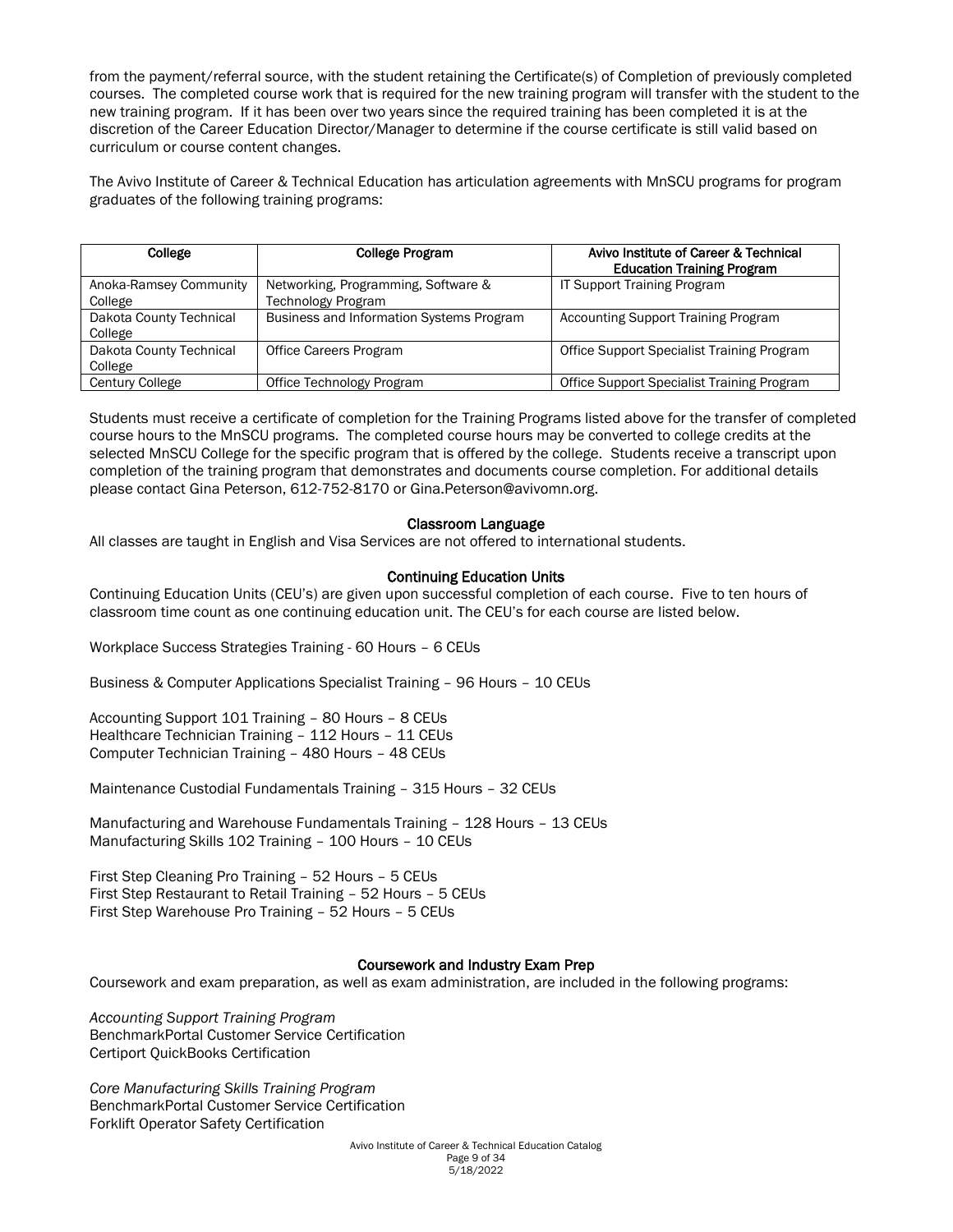OSHA General Industry Safety and Health Certification IPC-A-610 IPC Certification J-STD-001 IPC Certification

*IT Support Training Program* BenchmarkPortal Customer Service Certification CompTIA A+ Core 1 Certification CompTIA A+ Core 2 Certification

*Maintenance Custodial Skills Training Program* BenchmarkPortal Customer Service Certification State of Minnesota Department of Labor Special Class Engineers License – Boilers License Certified Pool/Spa Operator Certification – CPO ServSafe Food Protection Manager Certification

*Medical Office Support Training Program* BenchmarkPortal Customer Service Certification

*Office Support Training Program* BenchmarkPortal Customer Service Certification

*Warehouse Operations Training Program* BenchmarkPortal Customer Service Certification Forklift Operator Safety Certification OSHA General Industry Safety and Health Certification

*First Step Cleaning Pro Training* OSHA Certification

*First Step Restaurant to Retail Training* Benchmark Customer Service Certification ServSafe Food Certification

*First Step Warehouse Pro Training* Forklift Safety Operator Certification

For detailed labor market and industry specific career pathways, advancement opportunities, typical pay ranges and typical benefits please contact the following Avivo Staff: Twin Cities Main Campus – Beth Bidinger, 612-752-8131, or St. Cloud Branch Campus – Carrie Stang, 320-227-1305.

#### Policy and Program Modifications

<span id="page-9-0"></span>The Avivo Institute of Career & Technical Education reserves the right to make changes to program content, program offerings, entrance requirements, policies, procedures, and tuition, subsequent to publication. Students will be notified of changes to their specific program prior to the publication of changes.

Students should contact the program manager to discuss potential changes to their enrollment if there is a change in the program content.

#### Financial Assistance

<span id="page-9-1"></span>The Avivo Institute of Career & Technical Education does not participate in federal or state financial aid programs.

#### Student Orientation and Policies

<span id="page-9-2"></span>On the first day of class students participate in an orientation. Graduation requirements are covered during every Avivo Institute of Career & Technical Education course. Students receive a syllabus during orientation with detailed information on the course, attendance policy and absences, course completion requirements including attendance, completion of daily exercises and scoring 70% or higher overall on the course exams. Students receive an enrollment letter prior to the class with start and end dates, hours, and holidays, a detailed course schedule and the number of absences allowed before a portion of their grade points are forfeited.

Students not adhering to the following policies and procedures will be dismissed from class: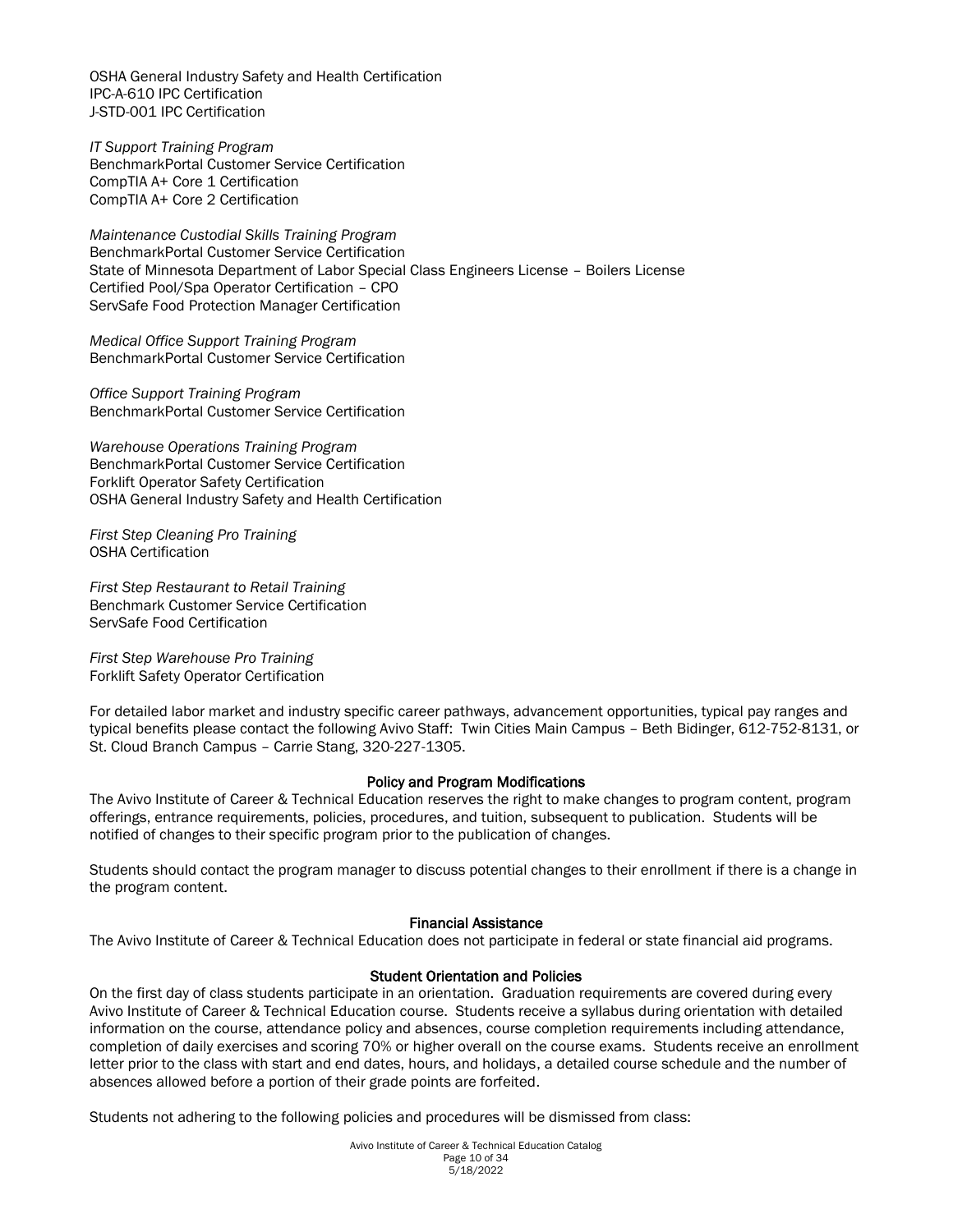Equipment, Computer, and Internet use - Students review and agree on policies covering Avivo Institute of Career & Technical Education regarding computer use, internet security and software and appropriate workplace habits. Work areas must be maintained by the student. Not adhering to the policies will result in termination from the program.

Conduct – Appropriate behavior is expected on school property or when representing the Avivo Institute of Career & Technical Education. Inappropriate behaviors listed in the Career Education Policy Manual will not be allowed.

Grievance – If a student feels as though they have been treated unfairly, they should contact the Career Education Director or Manager.

Discrimination – Avivo does not discriminate on the basis of race, color, creed, religion, national origin, ancestry, sexual identity, age, sexual orientation or disability in the administration of any of its educational programs or activities, or with respect to admissions or employment.

Drug and Alcohol use – Possession, distribution, sale or use of alcoholic beverages and controlled substances are not allowed. Students violating this policy will be immediately terminated.

Crime and Safety awareness – The Avivo Institute of Career & Technical Education has a safety plan which is covered during orientation.

Grading – Course Completion requirements are broken down into categories with a corresponding percentage earned for the Course Completion requirements. Students must receive 70% of the possible points for each training, which includes attendance, daily exercises, and scoring 70% or higher overall on their exams. Some courses have additional requirements including Typing 20 WPM with 94% accuracy, daily hands-on exercises or securing a volunteer experience. See the training program descriptions beginning on the next page for specific requirements.

Attendance -Because Avivo Institute of Career & Technical Education simulates the workplace daily attendance is required. To successfully complete the courses students must not exceed allowed absences for each course of the Training Program. All of the courses in the training programs must be completed in order to graduate.

Students missing five days of class consecutively without notification will be dropped from the training. Students will be withdrawn from the program after 21 days of no communication. A notice will be sent to students informing them of the decision.

Students may work in the Resource Lab outside of class times to catch up on assignments, practice typing, work on resumes and job search as health conditions allow.

Due to the structure of the training program no leave of absence is allowed but students may choose to wait for the next offering of any course or program if they exceed the absences allowed. An additional training fee is required to start the training unless an exception has been approved by the Career Education Director/Manager.

#### Grievance Procedure

<span id="page-10-0"></span>If a student feels as though they have been treated unfairly, they should contact the Career Education Director or Manager.

#### Accommodations, Tutoring and Student Assistance

<span id="page-10-1"></span>Reasonable accommodations will be made for students with disabilities. Students should notify staff at enrollment of needed accommodations. If a student is experiencing difficulty once they are in class, they are encouraged to speak to the trainer and accommodation options will be explored. Depending on the accommodations requested students may be referred to another provider for assistance. Students may be asked to provide additional information from their physician or medical provider upon request of accommodations.

The Trainer will be available to work with students during class time. Tutoring can be arranged. The Resource Lab is available for extra assistance. It is essential that students let staff know immediately if there are problems.

#### Student Records and Data Privacy

<span id="page-10-2"></span>Records for students who have participated in one of the Avivo Institute of Career & Technical Education training classes are maintained in cabinets in the main office of the student's campus.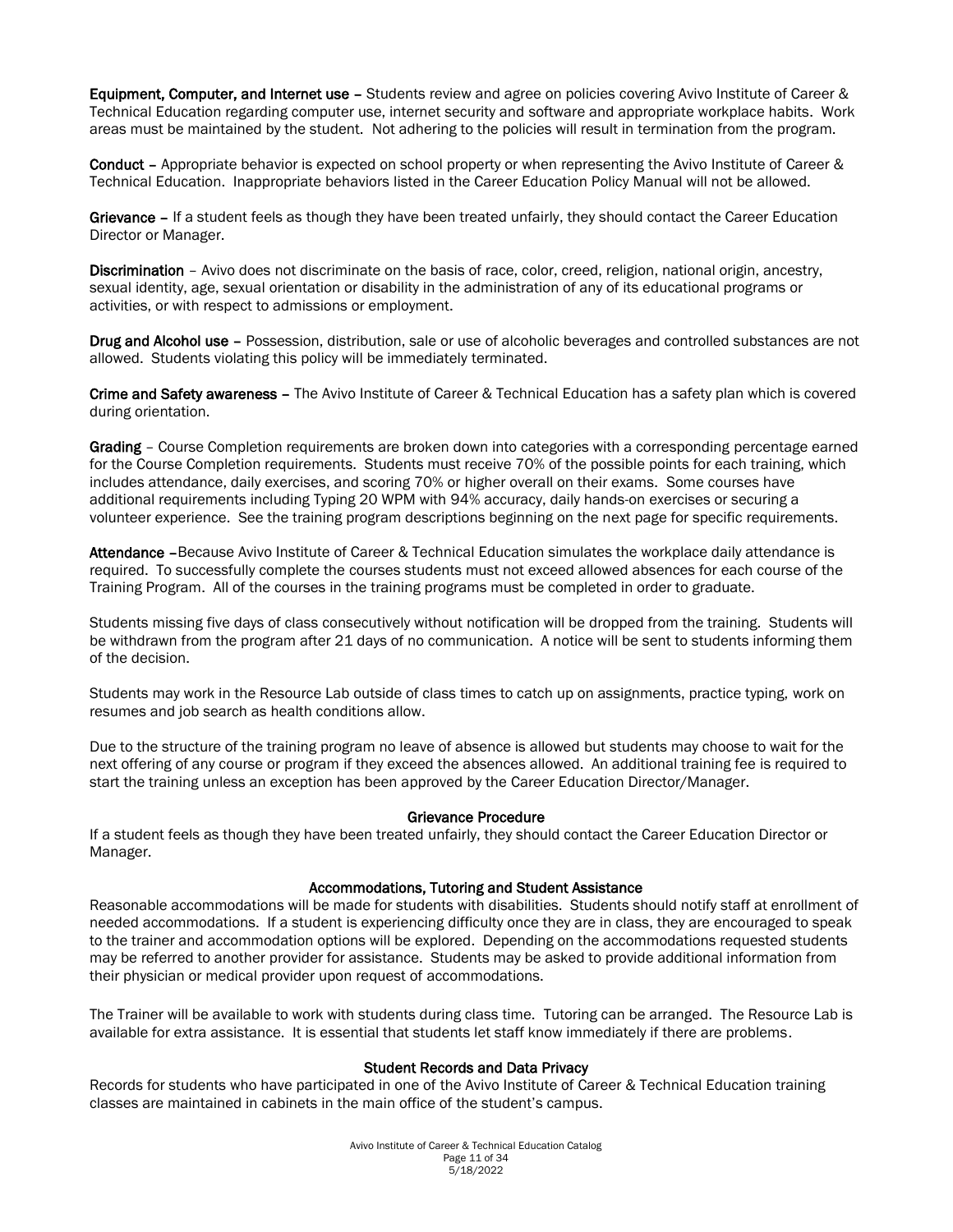Graduates may request a copy of their records by contacting the Career Advancement Services Coordinator, Beth Bidinger, or the St. Cloud Branch Career Education Director, Carrie Stang. The student must complete and sign a Request for Records form outlining the items needed and current student contact information.

Student data is not released without a student's permission, except where required by law.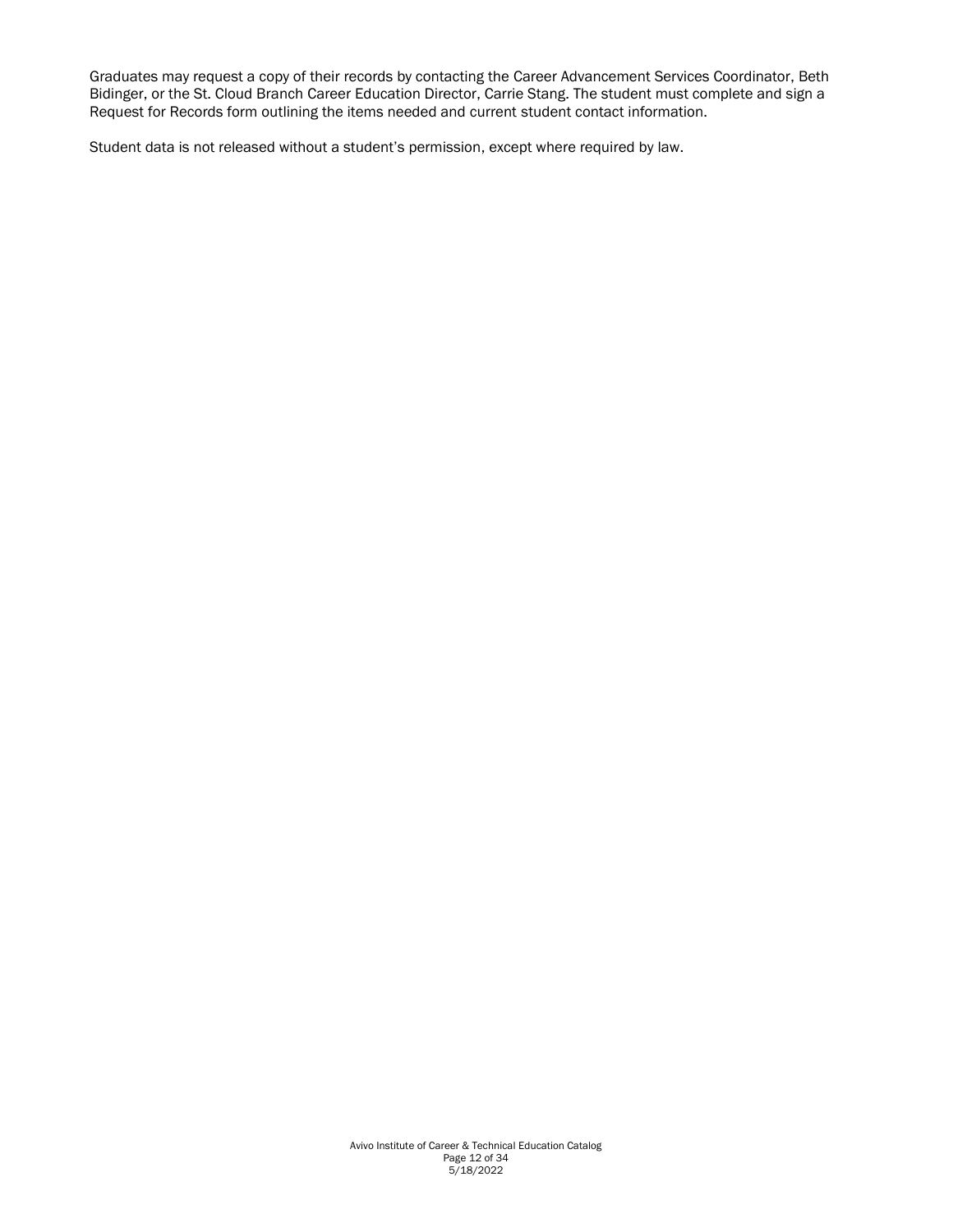### Avivo Institute of Career & Technical Education Accounting Support Training Program

<span id="page-12-0"></span>The Accounting Support Training Program is designed to train students in the skills needed to become employed in accounting support positions including Accounts Payable/Receivable, Billing and Payroll and to become QuickBooks User Certified.

#### Program Description

Technical skills training to build advanced skills in accounting, QuickBooks and business math for accounting and billing related positions. Skills training in Google applications and Microsoft Office Word, Excel, and PowerPoint.

#### Course Learning Objectives

- 1. Demonstrate basic/intermediate comprehension of QuickBooks.
- 2. Demonstrate comprehension of accounting basics and business math.
- 3. Demonstrate intermediate comprehension of MS Word, Excel, PowerPoint and Google applications.
- 4. Attain BenchmarkPortal Customer Service Certification
- 5. Attain Certiport QuickBooks Certification

#### Length of Program

15 Weeks – 236 Hours

#### Program Cost

\$3,747.00

#### Training Program Entrance Requirements

Students must complete an Intake/Enrollment meeting. Students must score at the 7th grade level equivalency, or higher, on Reading and Math on the Avivo Training Program Entrance Assessments in Reading and Math prior to being accepted for the Accounting Support Training Program.

#### Course and Training Program Completion

Students must successfully complete the Workplace Success Strategies Training, type 20 WPM with a minimum of 94% accuracy or successfully complete the Workplace Success Strategies Test-Out; successfully complete the Business Computer Applications Specialist Training, and the Accounting Support 101 Training to receive a Certificate of Completion for the Accounting Support Training Program. Students must receive 70% of the possible points for each training, which includes attendance, daily exercises, and scoring 70% or higher overall on their exams.

#### Curriculum Content Workplace Success Strategies This training course includes core computer skills, touch typing, MS Office Word, Excel & PowerPoint, workplace expectations and skills, life and career planning skills, resume preparation, financial literacy and applied math, Internet, Gmail, Google Calendar, Google Docs, Google Drive and completion of Northstar Digital Literacy. BenchmarkPortal Customer Service Certification Prep & Exam. Industry Credential • BenchmarkPortal Customer Service **Certification** Course breakdown: Policies & Procedures MS Word 2019 MS Excel 2019 MS PowerPoint 2019 Touch Typing Northstar Digital Literacy Health, Safety & Wellness Goal Setting, Prioritizing & Time Management Accountability & Understanding Directions VIA Strengths Finder Workplace & Employer Expectations Resume Preparation Financial Literacy & Applied Math Internet, Gmail, Google Calendar, Google Docs, and Google Drive BenchmarkPortal Customer Service Certification Prep & Exam 60 Hours 1 Hours 10 Hours 10 Hours 2 Hours 8 Hours 5 Hours 2 Hours 2 Hours 2 Hours 2 Hours 2 Hours 2 Hours 4 Hours 3 Hours 5 Hours

Avivo Institute of Career & Technical Education Catalog Page 13 of 34

5/18/2022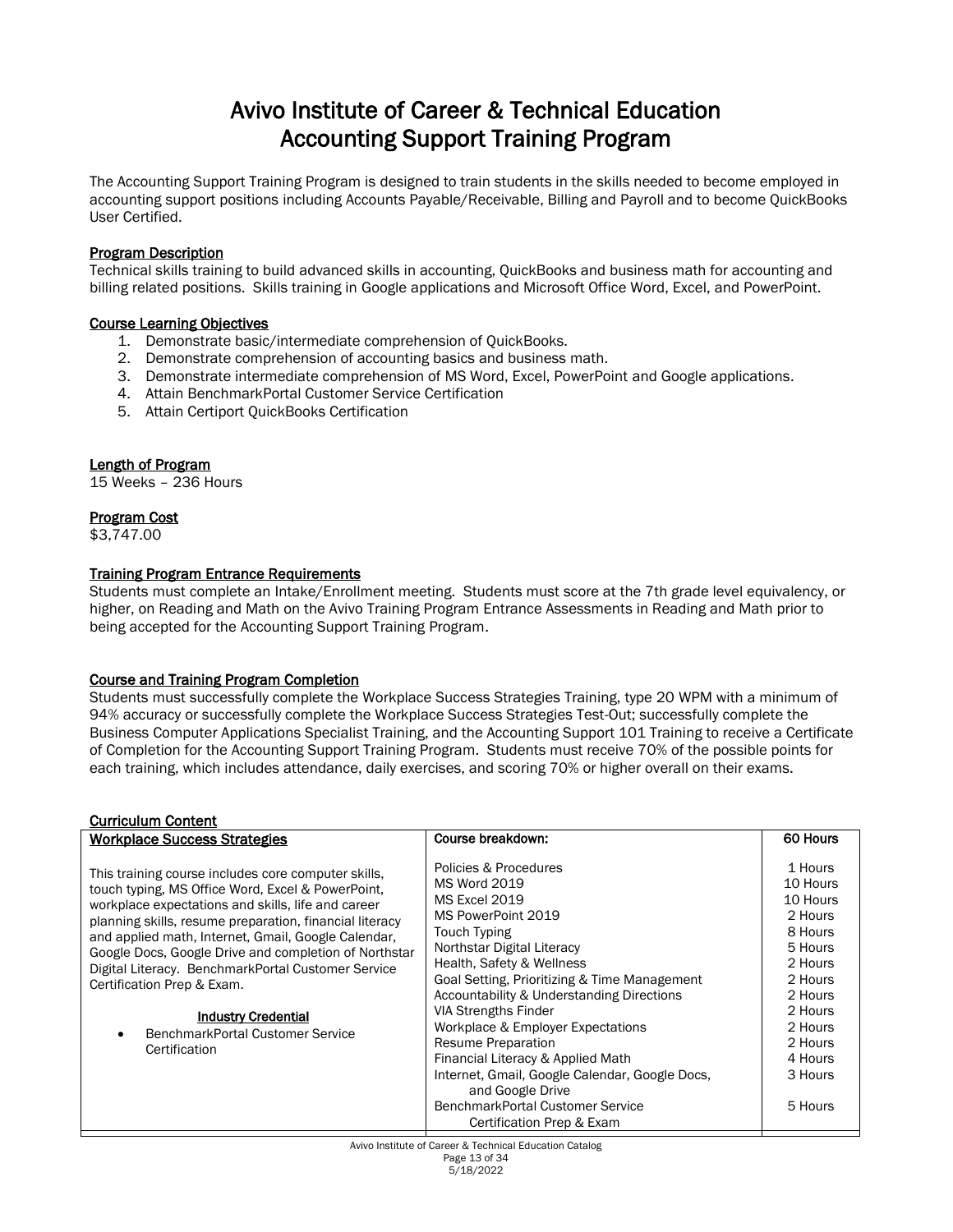| <b>Business &amp; Computer Applications Specialist</b>                                                                                                                                                                                                                                                                                                                                                            | Course breakdown:                                               | 96 Hours                                                          |
|-------------------------------------------------------------------------------------------------------------------------------------------------------------------------------------------------------------------------------------------------------------------------------------------------------------------------------------------------------------------------------------------------------------------|-----------------------------------------------------------------|-------------------------------------------------------------------|
| <b>Training</b><br>Intermediate level training in Microsoft Office 2019<br>Word and Excel, advanced customer service, effective<br>communication, Job Seeking Skills, and individualized<br>job search, building business relationships, cover letter<br>and résumés, prep for the National Retail Federation<br>Customer Service Certification exam. Interaction with<br>and input from Avivo Business Partners. | Building Business Relationships ------------------------------- | 38 Hours<br>36 Hours<br>2 Hours<br>10 Hours<br>8 Hours<br>2 Hours |
| Prerequisites: Successfully complete Workplace<br>Success Strategies Training and Touch Type 20 WPM<br>with a minimum of 94% accuracy.                                                                                                                                                                                                                                                                            |                                                                 |                                                                   |
| <b>Accounting Support 101 Training</b>                                                                                                                                                                                                                                                                                                                                                                            | Course breakdown:                                               | 80 Hours                                                          |
| Accounting principles, MS Excel, QuickBooks, and<br>business math. Prep for and administration of the<br>QuickBooks Certified User certification.<br><b>Industry Credential</b><br><b>QuickBooks Certified User certification</b>                                                                                                                                                                                 | QuickBooks Certified User Prep & Exam ---------------------     | 12 Hours<br>8 Hours<br>20 Hours<br>8 Hours<br>32 Hours            |
| Prerequisites: Successfully complete the Business &<br>Computer Applications Specialist Training and pass the<br>Avivo Training Program Entrance Assessments for<br>Reading and Math.                                                                                                                                                                                                                             |                                                                 |                                                                   |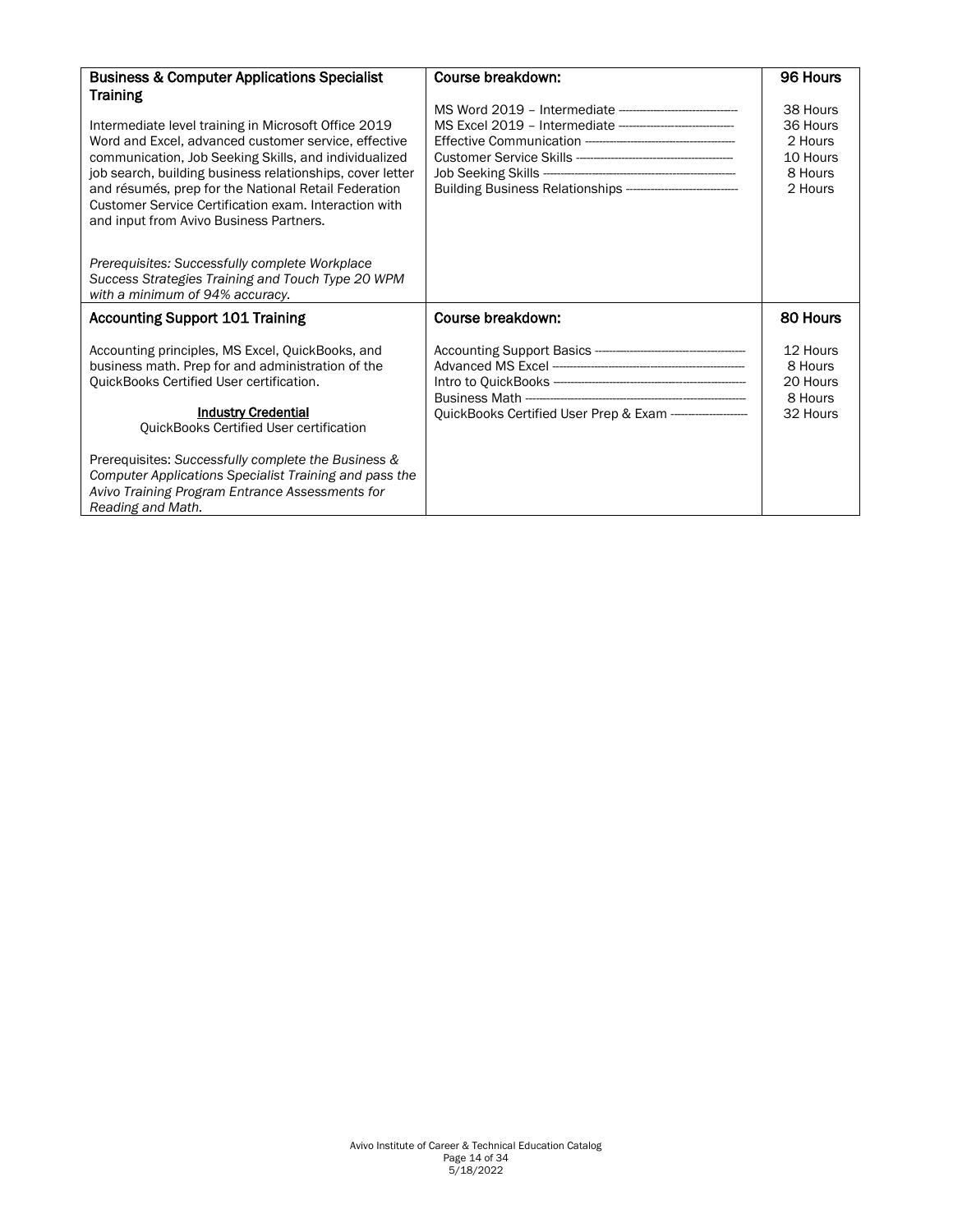### Avivo Institute of Career & Technical Education Core Manufacturing Skills Training Program

<span id="page-14-0"></span>The Core Manufacturing Skills Training Program is designed to train students in the skills needed to become employed in an entry level position in the areas of manufacturing and warehousing, including electronic assembly, soldering, and shipping/receiving positions.

#### Program Description

Technical skills training in blueprint reading, manufacturing and warehouse jobs, equipment and terminology, following directions, shipping and receiving, inventory, LEAN production and manufacturing, materials handling, quality assurance, union vs. non-union shops, customer service, math overview and metric conversion, clean rooms, forklift safety training, ISO standards and OSHA 10 Training. Hands on technical skills training in soldering. Preparation for and administration of exams for IPC Soldering Certifications in A-610 and J-STD-001.

#### Course Learning Objectives

- 1. Demonstrate comprehension of LEAN and ISO Standards.
- 2. Demonstrate comprehension of Manufacturing and Warehousing Overview.
- 3. Demonstrate comprehension of Blueprint Reading.
- 4. Demonstrate comprehension of Forklift Safety.
- 5. Demonstrate comprehension of Applied Math and Microsoft Office 2019 Word, Excel, and PowerPoint and Google applications.
- 6. Attain BenchmarkPortal Customer Service Certification
- 7. Successfully attain credentials: OSHA General Industry Safety and Health Training, Forklift Safety Operator Certification, IPC-A-610 and J-STD-001.

#### Length of Program

11 Weeks – 288 Hours

#### Program Cost

\$4,295.00

#### Training Program Entrance Requirements

Students must complete an Intake/Enrollment meeting. Students must score at the 7th grade level equivalency, or higher, on Reading and Math on the Avivo Training Program Entrance Assessments in Reading and Math prior to being accepted for the Core Manufacturing Skills Training Program.

#### Course and Training Program Completion

Students must successfully complete the Workplace Success Strategies Training or successfully complete the Workplace Success Strategies Test-Out; Manufacturing and Warehouse Fundamentals, and the Manufacturing Skills 102 Training to receive a Certificate of Completion for the Core Manufacturing Skills Training Program. Students must receive 70% of the possible points for each training, which includes attendance, daily exercises, and scoring 70% or higher overall on their exams.

#### Curriculum Content

| <b>Workplace Success Strategies</b>                                                                                                                                                                                                                                                                                                                                                                                           | Course breakdown:                                                                                                                                                                                                                                                  | 60 Hours                                                                                          |
|-------------------------------------------------------------------------------------------------------------------------------------------------------------------------------------------------------------------------------------------------------------------------------------------------------------------------------------------------------------------------------------------------------------------------------|--------------------------------------------------------------------------------------------------------------------------------------------------------------------------------------------------------------------------------------------------------------------|---------------------------------------------------------------------------------------------------|
| This training course includes core computer skills, touch<br>typing, MS Office Word, Excel & PowerPoint, workplace<br>expectations and skills, life and career planning skills,<br>resume preparation, financial literacy and applied math.<br>Internet, Gmail, Google Calendar, Google Docs, Google<br>Drive and completion of Northstar Digital Literacy.<br>BenchmarkPortal Customer Service Certification Prep &<br>Exam. | Policies & Procedures<br><b>MS Word 2019</b><br><b>MS Excel 2019</b><br>MS PowerPoint 2019<br>Touch Typing<br>Northstar Digital Literacy<br>Health, Safety & Wellness<br>Goal Setting, Prioritizing & Time Management<br>Accountability & Understanding Directions | 1 Hours<br>10 Hours<br>10 Hours<br>2 Hours<br>8 Hours<br>5 Hours<br>2 Hours<br>2 Hours<br>2 Hours |
| <b>Industry Credential</b><br>BenchmarkPortal Customer Service<br>Certification                                                                                                                                                                                                                                                                                                                                               | <b>VIA Strengths Finder</b><br>Workplace & Employer Expectations<br>Resume Preparation<br>Financial Literacy & Applied Math                                                                                                                                        | 2 Hours<br>2 Hours<br>2 Hours<br>4 Hours                                                          |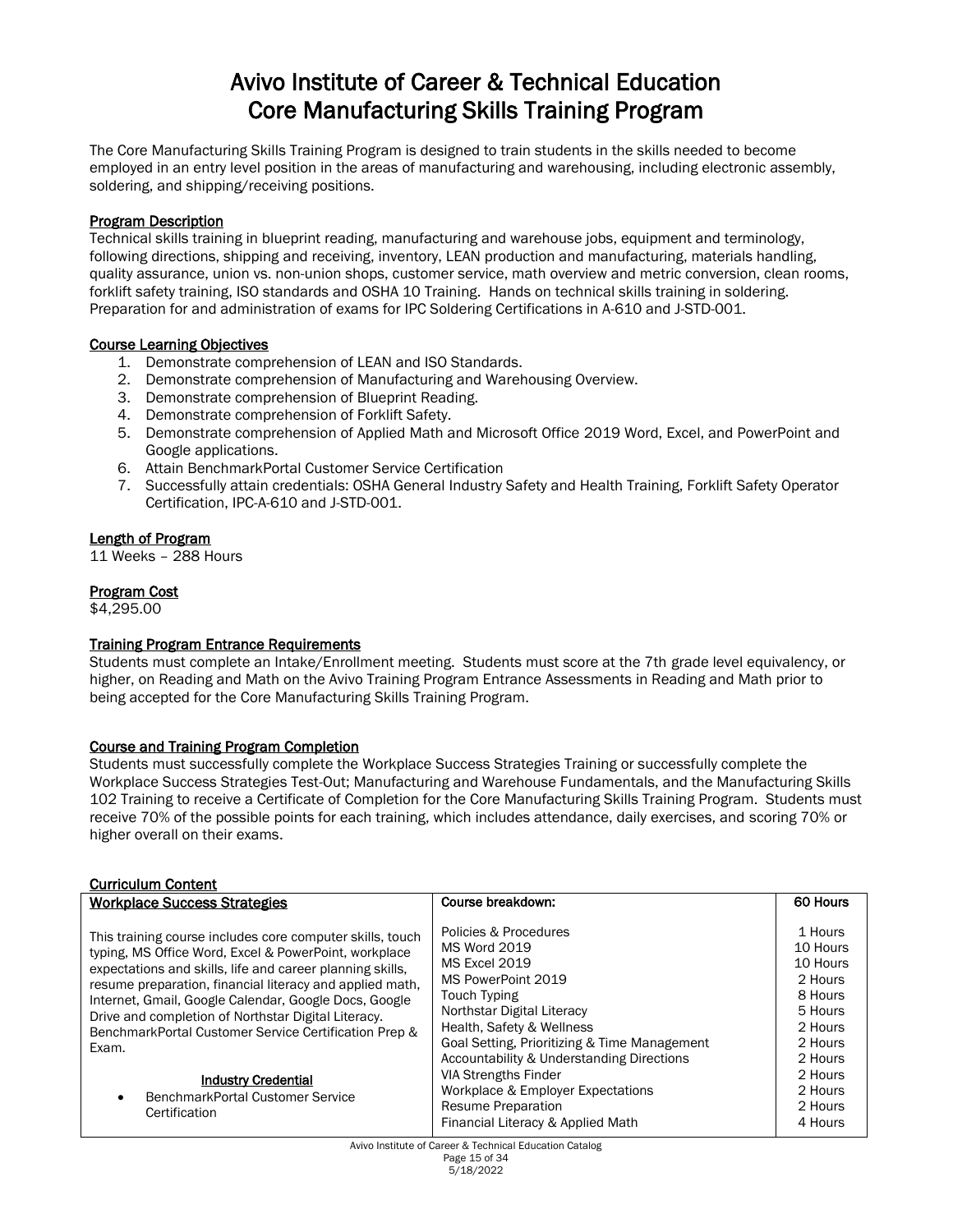|                                                                                                     | Internet, Gmail, Google Calendar, Google Docs,               | 3 Hours              |
|-----------------------------------------------------------------------------------------------------|--------------------------------------------------------------|----------------------|
|                                                                                                     | and Google Drive<br><b>BenchmarkPortal Customer Service</b>  | 5 Hours              |
|                                                                                                     | Certification Prep & Exam                                    |                      |
| Manufacturing and Warehouse Fundamentals Training                                                   | Course breakdown:                                            | 128 Hours            |
|                                                                                                     |                                                              |                      |
| Manufacturing and warehouse operations, workplace                                                   | Manufacturing Processes, Terminology, Equipment              |                      |
| safety, shop math, hands on training in micrometers,                                                |                                                              | 30 Hours             |
| calipers and microscopes, blueprint reading, quality                                                |                                                              | 24 Hours             |
| assurance processes including LEAN, OSHA industry                                                   | Measurement Tools - Micrometers, Calipers and                |                      |
| health and safety standards, forklift operator safety,                                              |                                                              | 10 Hours             |
| workplace customer service and business relationships.                                              | OSHA Industry Health and Safety Standards --------------     | 10 Hours             |
|                                                                                                     |                                                              | 3 Hours<br>4 Hours   |
| <b>Industry Credentials</b>                                                                         | Warehousing, Shipping and Receiving ------------------------ | 10 Hours             |
| OSHA General Industry Safety and Health<br>$\bullet$<br>Training and Certification Prep and Exam    |                                                              | 4 Hours              |
| Forklift Operator Safety Certification Prep and                                                     |                                                              | 4 Hours              |
| Exam                                                                                                |                                                              | 4 Hours              |
|                                                                                                     |                                                              | 19 Hours             |
| Prerequisites: Successfully complete Workplace                                                      | Quality Assurance, Lean Production and ISO                   |                      |
| Success Strategies Training and pass the Avivo Training                                             |                                                              | 10 Hours             |
| Program Entrance Assessments for Reading and Math.                                                  |                                                              |                      |
| <b>Manufacturing Skills 102 Training</b>                                                            | Course breakdown:                                            | 100 Hours            |
|                                                                                                     |                                                              |                      |
| Hands-on soldering lab including electrical and                                                     |                                                              | 20 Hours<br>40 Hours |
| electronic assembly, assessing acceptability of<br>electronics assemblies with hands-on experience. |                                                              | 40 Hours             |
|                                                                                                     |                                                              |                      |
| <b>Industry Credentials</b>                                                                         |                                                              |                      |
| <b>IPC-A-610</b>                                                                                    |                                                              |                      |
| IPC J-STD-001                                                                                       |                                                              |                      |
| Pre-requisites: Complete Manufacturing and Warehouse<br>Fundamentals Training.                      |                                                              |                      |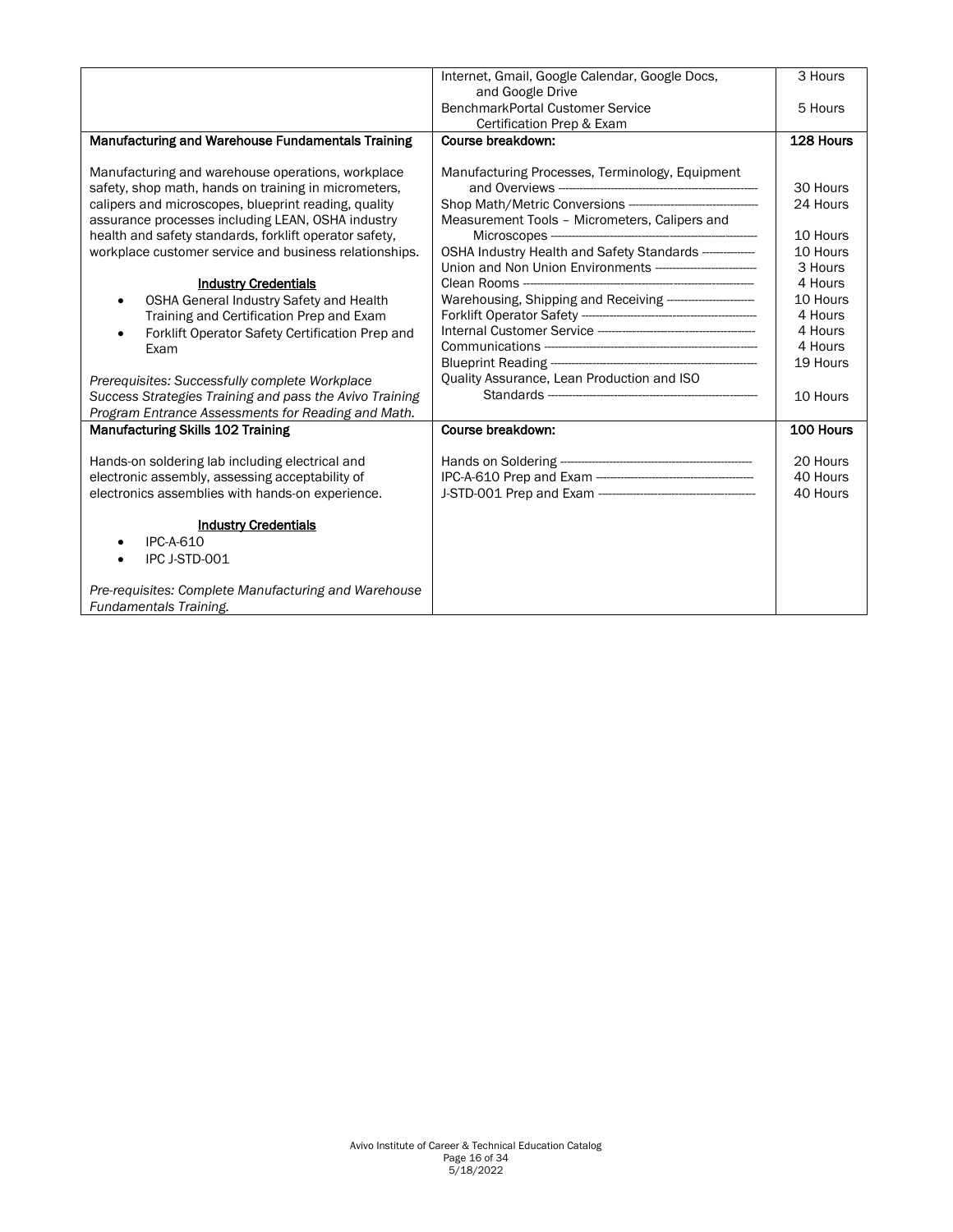### Avivo Institute of Career & Technical Education IT Support Training Program

<span id="page-16-0"></span>The IT Support Training Program is designed to train students in the skills needed to become employed in computer support and technical support positions.

#### Program Description

A technical skill training that includes computer repair and troubleshooting, and skills training in Microsoft Office 2019 Word, Excel, PowerPoint and Google applications.

Windows operating and software systems, hardware systems, tech support for social media, portable computing devices, and web-based video conferencing. Includes customer service, communications, team building skills, and job seeking skills for Help Desk and PC Technician positions. Preparation for and administration of the CompTIA A+ Core 1 and the CompTIA A+ Core 2 Examinations.

#### Course Learning Objectives

- 1. Demonstrate intermediate comprehension of MS Word, Excel, PowerPoint and Google applications.
- 2. Demonstrate comprehension of computer repair and troubleshooting.
- 3. Demonstrate comprehension of Windows operating and software systems.
- 4. Demonstrate comprehension of hardware systems.
- 5. Demonstrate comprehension of tech support for social media, portable computing devices, and web-based video conferencing.
- 6. Demonstrate comprehension of customer service skills as it relates to Help Desk and PC Technician positions.
- 7. Attain BenchmarkPortal Customer Service Certification
- 8. Attain A+ Core 1 and A+ Core 2 Certification credentials.

#### Length of Program

26 Weeks – 636 Hours

#### Program Cost

\$10,812.00

#### Training Program Entrance Requirements

Students must complete an Intake/Enrollment meeting. Students must score at the 7th grade level equivalency, or higher, on Reading and Math on the Avivo Training Program Entrance Assessments in Reading and Math prior to being accepted for the IT Support Training Program.

#### Course and Training Program Completion

Students must successfully complete the Workplace Success Strategies Training, type 20 WPM with a minimum of 94% accuracy or successfully complete the Workplace Success Strategies Test-Out; successfully complete the Business & Computer Applications Specialist Training and successfully complete the Computer Technician Training to receive a Certificate of Completion for the IT Support Training Program. Students must receive 70% of the possible points for each training, which includes attendance, daily exercises, and scoring 70% or higher overall on their exams.

| <b>Curriculum Content</b>                                                                                                                                                                                                                                                                                                                                                                                                     |                                                                                                                                                                                                                                                                    |                                                                                                              |
|-------------------------------------------------------------------------------------------------------------------------------------------------------------------------------------------------------------------------------------------------------------------------------------------------------------------------------------------------------------------------------------------------------------------------------|--------------------------------------------------------------------------------------------------------------------------------------------------------------------------------------------------------------------------------------------------------------------|--------------------------------------------------------------------------------------------------------------|
| <b>Workplace Success Strategies</b>                                                                                                                                                                                                                                                                                                                                                                                           | Course breakdown:                                                                                                                                                                                                                                                  | 60 Hours                                                                                                     |
| This training course includes core computer skills,<br>touch typing, MS Office Word, Excel & PowerPoint,<br>workplace expectations and skills, life and career<br>planning skills, resume preparation, financial literacy<br>and applied math, Internet, Gmail, Google Calendar,<br>Google Docs, Google Drive and completion of Northstar<br>Digital Literacy. BenchmarkPortal Customer Service<br>Certification Prep & Exam. | Policies & Procedures<br><b>MS Word 2019</b><br><b>MS Excel 2019</b><br>MS PowerPoint 2019<br>Touch Typing<br>Northstar Digital Literacy<br>Health, Safety & Wellness<br>Goal Setting, Prioritizing & Time Management<br>Accountability & Understanding Directions | 1 Hours<br>10 Hours<br>10 Hours<br>2 Hours<br>8 Hours<br>5 Hours<br>2 Hours<br>2 Hours<br>2 Hours<br>2 Hours |
| <b>Industry Credential</b><br><b>BenchmarkPortal Customer Service</b>                                                                                                                                                                                                                                                                                                                                                         | <b>VIA Strengths Finder</b><br>Workplace & Employer Expectations                                                                                                                                                                                                   | 2 Hours                                                                                                      |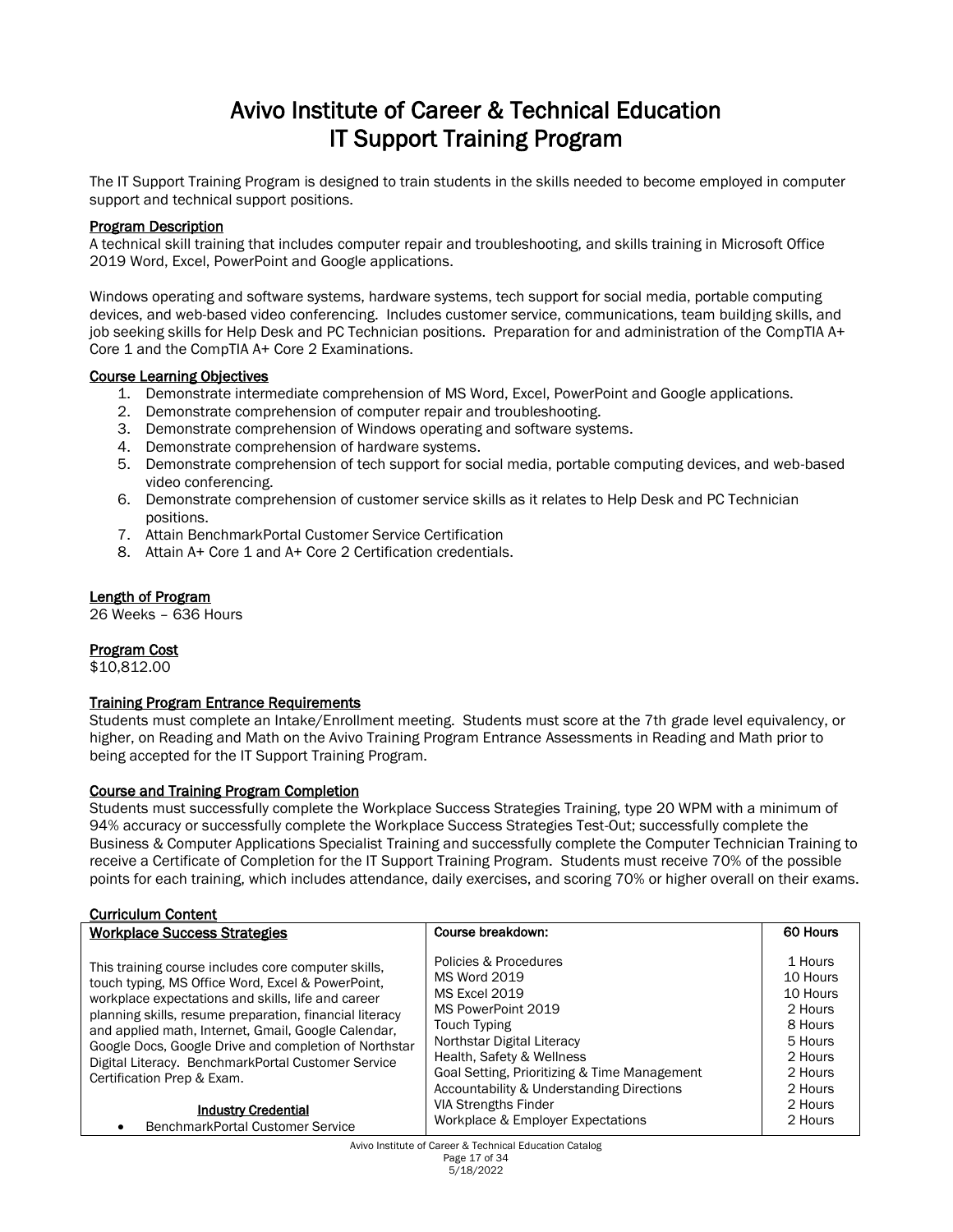| Certification                                                             | <b>Resume Preparation</b>                                       | 2 Hours   |
|---------------------------------------------------------------------------|-----------------------------------------------------------------|-----------|
|                                                                           | Financial Literacy & Applied Math                               | 4 Hours   |
|                                                                           | Internet, Gmail, Google Calendar, Google Docs,                  | 3 Hours   |
|                                                                           | and Google Drive                                                |           |
|                                                                           | BenchmarkPortal Customer Service                                | 5 Hours   |
|                                                                           | Certification Prep & Exam                                       |           |
| <b>Business &amp; Computer Applications Specialist</b><br><b>Training</b> | Course breakdown:                                               | 96 Hours  |
|                                                                           |                                                                 | 38 Hours  |
| Intermediate level training in Microsoft Office 2019                      |                                                                 | 36 Hours  |
| Word and Excel, advanced customer service, effective                      |                                                                 | 2 Hours   |
| communication, Job Seeking Skills, and individualized                     |                                                                 | 10 Hours  |
| job search, building business relationships, cover letter                 |                                                                 | 8 Hours   |
| and résumés, prep for the National Retail Federation                      | Building Business Relationships ------------------------------- | 2 Hours   |
| Customer Service Certification exam. Interaction with                     |                                                                 |           |
| and input from Avivo Business Partners.                                   |                                                                 |           |
|                                                                           |                                                                 |           |
| Prerequisites: Successfully complete Workplace                            |                                                                 |           |
| Success Strategies Training and Touch Type 20 WPM                         |                                                                 |           |
| with a minimum of 94% accuracy.                                           |                                                                 |           |
|                                                                           |                                                                 |           |
| <b>Computer Technician Training</b>                                       | Course breakdown:                                               | 480 Hours |
| Computer repair and troubleshooting, Windows                              |                                                                 |           |
| software and hardware systems, tech support for social                    | Intro to Computer hardware, DOS & Networking ---------          | 50 Hours  |
| media, portable computing devices, and web-based                          | Customer Service, Communications, and Team                      |           |
| video conferencing, advanced customer service,                            | Building Skills for the PC Technician-------------------        | 17 Hours  |
| communications, team building skills and job seeking                      | Tech Support for Internet Based Social Media                    |           |
| skills. Prep for and administration of the CompTIA A+                     | Sites, Portable Computing Devices, Web-                         |           |
| Core 1 and A+ Core 2 Certifications.                                      |                                                                 | 15 Hours  |
|                                                                           |                                                                 | 150 Hours |
| <b>Industry Credentials</b>                                               |                                                                 | 170 Hours |
| CompTIA A+ Core 1 Certification<br>$\bullet$                              | A+ Core Series Certification Preparation----------------------  | 58 Hours  |
| CompTIA A+ Core 2 Certification<br>$\bullet$                              | Job Seeking Skills for Help Desk and PC                         |           |
|                                                                           |                                                                 | 20 Hours  |
| Prerequisites: Successfully complete Business &                           |                                                                 |           |
| Computer Application Specialist Training and pass the                     |                                                                 |           |
| Avivo Training Program Entrance Assessments for                           |                                                                 |           |
| Reading and Math.                                                         |                                                                 |           |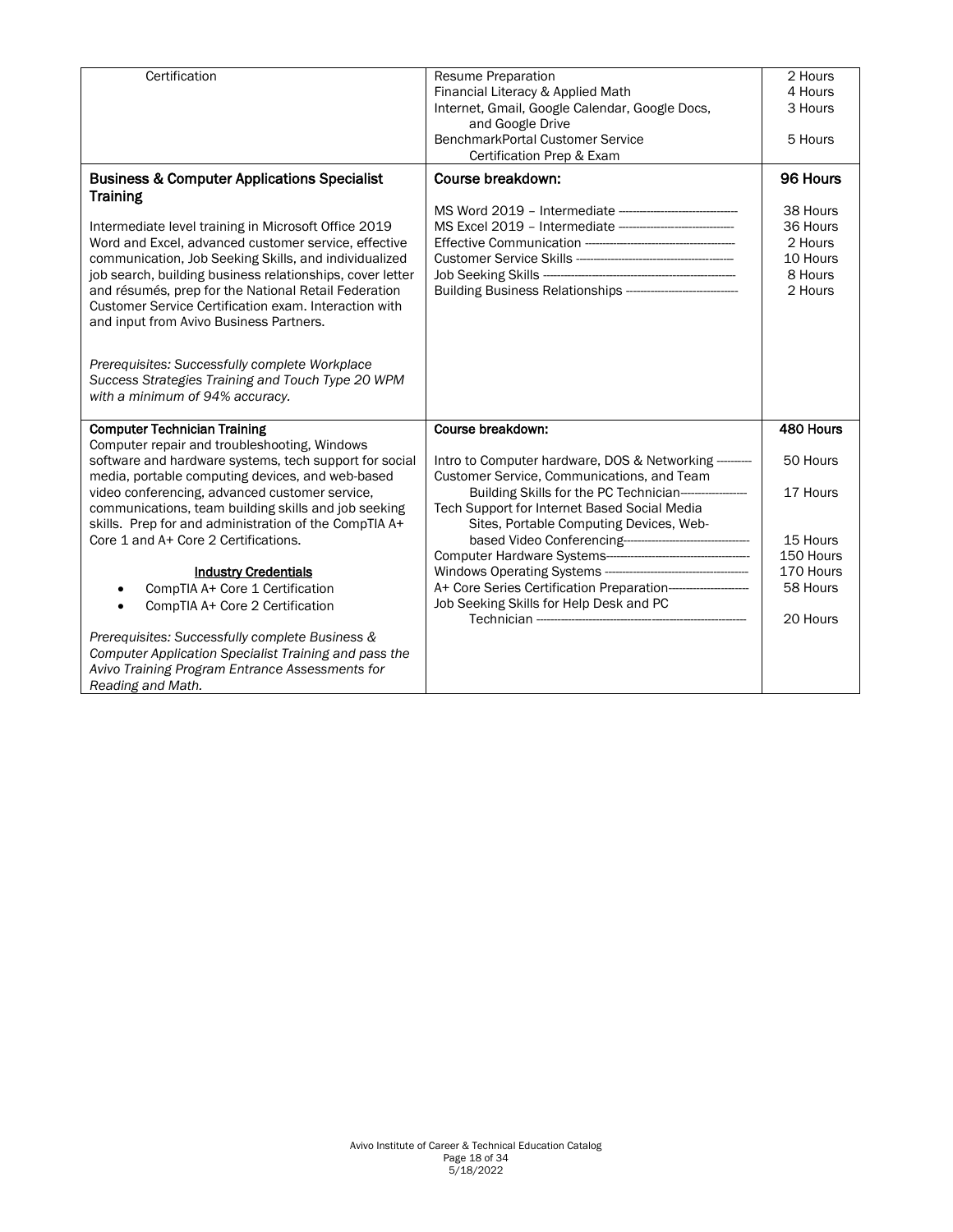### Avivo Institute of Career & Technical Education Maintenance Custodial Skills Training Program

<span id="page-18-0"></span>The Maintenance Custodial Skills Training Program is designed to train students in the skills needed to become employed in the areas of general maintenance, janitorial, and custodial positions.

#### Program Description

Technical and hands-on skills training that includes tool use, safety, plumbing, restroom and office cleaning, carpentry, painting, drywall, floor care, electricity, heating and air conditioning. Preparation for the Boilers License Exam (Minnesota Department of Labor Special Class Engineer License). Preparation for and administration of the Certified Pool Operator (CPO). Preparation and examination for ServSafe Food Protection Manager Certification. The CPO and ServSafe examinations are administered at Avivo. The Special Class Engineers License examination at Department of Labor in St. Paul. Course includes paid Hands-On training experience.

#### Course Learning Objectives

- 1. Demonstrate comprehension of safety procedures.
- 2. Demonstrate comprehension of plumbing.
- 3. Demonstrate comprehension of electricity.
- 4. Demonstrate comprehension of heating and air conditioning.
- 5. Demonstrate comprehension of restroom and office cleaning.
- 6. Demonstrate comprehension of painting and carpentry.
- 7. Demonstrate comprehension of carpet and hard floor care techniques.
- 8. Demonstrate comprehension of Microsoft Office 2019 Word, Excel, and PowerPoint and Google applications.
- 9. Attain BenchmarkPortal Customer Service Certification
- 10. Attain the following credentials: Special Class Engineers License, ServSafe Food Protection Manager, and Certified Pool Operator.
- 11. Complete Hands-On Training.

#### Length of Program

13 Weeks – 375 Hours

#### Program Cost

\$6,375.00

#### Training Program Entrance Requirements

Students must complete an Intake/Enrollment meeting. Students must score at the 7th grade level equivalency, or higher, on Reading and Math on the Avivo Training Program Entrance Assessments in Reading and Math prior to being accepted for the Maintenance Custodial Skills Training Program.

#### Course and Training Program Completion

Students must successfully complete the Workplace Success Strategies Training or successfully complete the Workplace Success Strategies Test-Out; and the Maintenance Custodial Fundamentals Training to receive a Certificate of Completion for the Maintenance Custodial Skills Training Program. Students must receive 70% of the possible points for each training, which includes attendance, daily exercises, and scoring 70% or higher overall on their exams.

| <b>Curriculum Content</b>                                                                                                                                                                                                                                                                                                                                                                                                     |                                                                                                                                                                                                                                                      |                                                                                                   |
|-------------------------------------------------------------------------------------------------------------------------------------------------------------------------------------------------------------------------------------------------------------------------------------------------------------------------------------------------------------------------------------------------------------------------------|------------------------------------------------------------------------------------------------------------------------------------------------------------------------------------------------------------------------------------------------------|---------------------------------------------------------------------------------------------------|
| <b>Workplace Success Strategies</b>                                                                                                                                                                                                                                                                                                                                                                                           | Course breakdown:                                                                                                                                                                                                                                    | 60 Hours                                                                                          |
| This training course includes core computer skills, touch<br>typing, MS Office Word, Excel & PowerPoint, workplace<br>expectations and skills, life and career planning skills,<br>resume preparation, financial literacy and applied math,<br>Internet, Gmail, Google Calendar, Google Docs, Google<br>Drive and completion of Northstar Digital Literacy.<br>BenchmarkPortal Customer Service Certification Prep &<br>Exam. | Policies & Procedures<br>MS Word 2019<br>MS Excel 2019<br>MS PowerPoint 2019<br>Touch Typing<br>Northstar Digital Literacy<br>Health, Safety & Wellness<br>Goal Setting, Prioritizing & Time Management<br>Accountability & Understanding Directions | 1 Hours<br>10 Hours<br>10 Hours<br>2 Hours<br>8 Hours<br>5 Hours<br>2 Hours<br>2 Hours<br>2 Hours |

Avivo Institute of Career & Technical Education Catalog Page 19 of 34 5/18/2022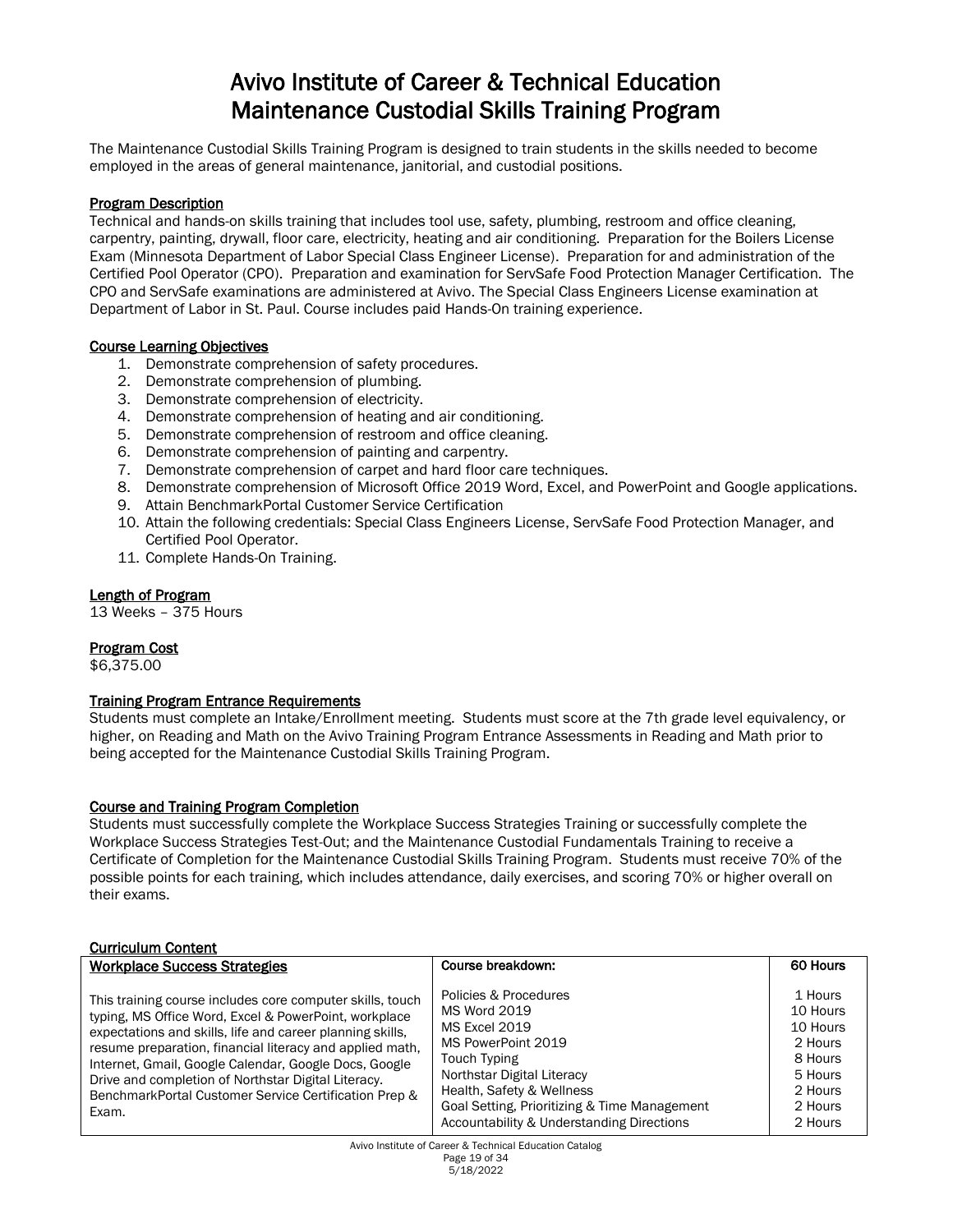| <b>Industry Credential</b>                                    | <b>VIA Strengths Finder</b>                          | 2 Hours   |
|---------------------------------------------------------------|------------------------------------------------------|-----------|
| BenchmarkPortal Customer Service                              | Workplace & Employer Expectations                    | 2 Hours   |
| Certification                                                 | Resume Preparation                                   | 2 Hours   |
|                                                               | Financial Literacy & Applied Math                    | 4 Hours   |
|                                                               | Internet, Gmail, Google Calendar, Google Docs,       | 3 Hours   |
|                                                               | and Google Drive                                     |           |
|                                                               | <b>BenchmarkPortal Customer Service</b>              | 5 Hours   |
|                                                               | Certification Prep & Exam                            |           |
| Maintenance Custodial Fundamentals Training                   | Course breakdown:                                    | 315 Hours |
|                                                               |                                                      |           |
| Restroom and office cleaning, carpentry, painting,            |                                                      | 159 Hours |
| drywall, tool use, safety, plumbing, floor care, electricity, | Plumbing<br>$\bullet$                                |           |
| heating and air conditioning, and paid Hands-On               | Restroom & Office Cleaning<br>$\bullet$              |           |
| training.                                                     | Carpentry, drywall and painting                      |           |
|                                                               | Floor care                                           |           |
| <b>Industry Credentials</b>                                   | Electrical                                           |           |
| Special Class Engineers License (1st Level of                 | Heating & Air Conditioning<br>$\bullet$              |           |
| Boilers) Prep and Exam                                        |                                                      | 15 Hours  |
| Certified Pool Operator Certification Prep and                |                                                      | 5 Hours   |
| Exam                                                          |                                                      | 50 Hours  |
| ServSafe Food Protection Manager                              | Special Class Engineers License (1st Level of        |           |
| Certification                                                 |                                                      | 36 Hours  |
|                                                               | Certified Pool Operator Certification Prep and       |           |
| Prerequisites: Successfully complete Workplace                |                                                      | 30 Hours  |
| Success Strategies Training pass the Avivo Training           | ServSafe Food Protection Safety Prep and Exam ------ | 20 Hours  |
| Program Entrance Assessments for Reading and Math.            |                                                      |           |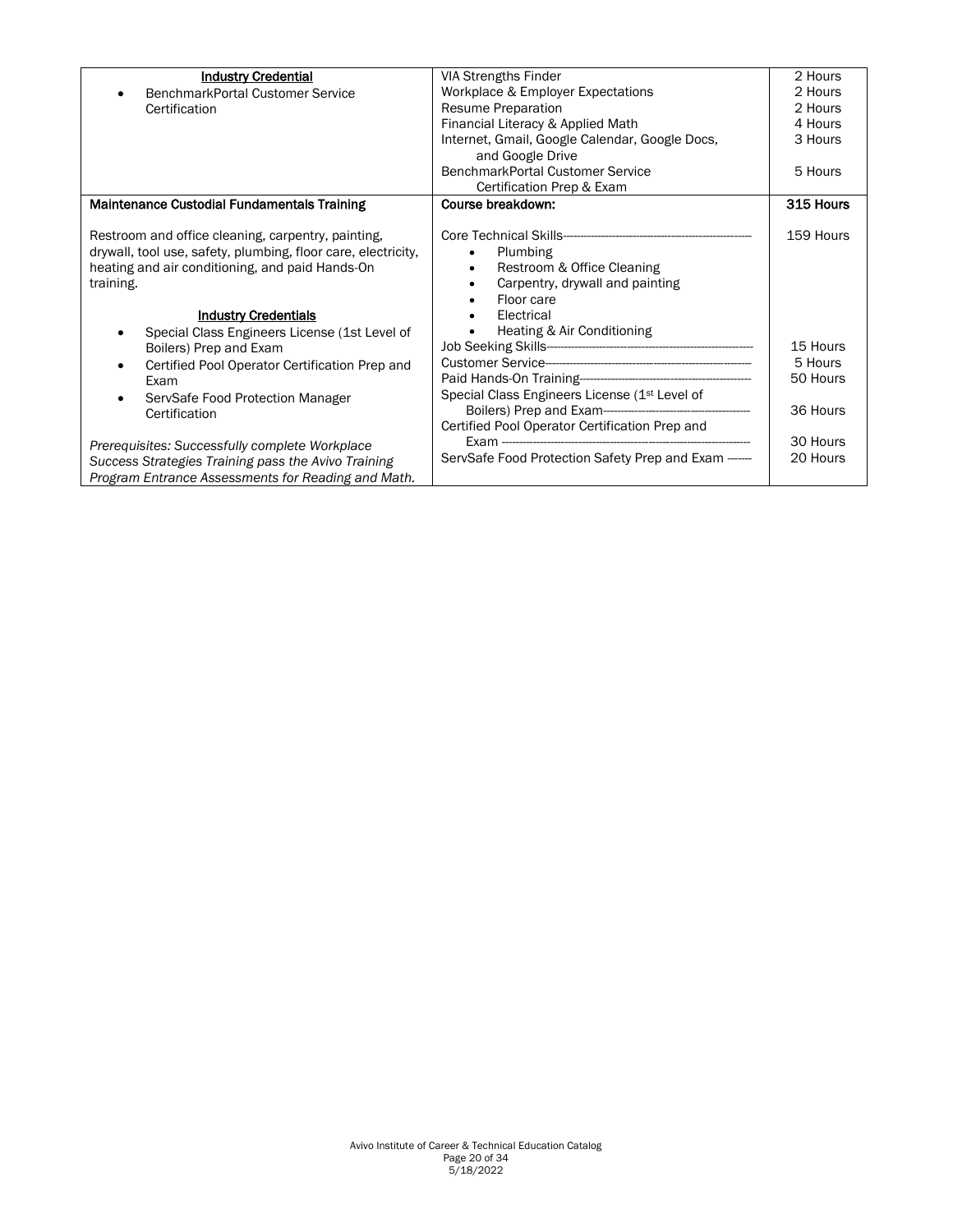### Avivo Institute of Career & Technical Education Medical Office Support Specialist Training Program

<span id="page-20-0"></span>The Medical Office Support Training Program is designed to train students in the skills needed to become employed in medical reception, patient registration, and billing and scheduling medical office support positions.

#### Program Description

Technical and skills training that includes medical terminology, human anatomy, intro to billing/coding, culture of healthcare, electronic health records, release of information, ethics, medical billing and scheduling software, customer service skills, and Microsoft Office Word, PowerPoint, and Google applications. Prep for National Retail Federation Customer Service Certification exam.

#### Course Learning Objectives

- 1. Demonstrate comprehension of the culture of healthcare.
- 2. Demonstrate comprehension electronic health records.
- 3. Demonstrate comprehension of ethics, confidentiality and HIPPA.
- 4. Demonstrate comprehension of release of information.
- 5. Demonstrate comprehension of Medical Terminology.
- 6. Demonstrate comprehension of billing and scheduling.
- 7. Demonstrate comprehension of customer service skills needed in a medical office environment.
- 8. Demonstrate comprehension of Microsoft Office 2019 Word, Excel, and PowerPoint and Google applications.
- 9. Attain BenchmarkPortal Customer Service Certification

#### Length of Program

17 Weeks – 268 Hours

#### Program Cost

\$4,556.00

#### Training Program Entrance Requirements

Students must complete an Intake/Enrollment meeting. Students must score at the 7th grade level equivalency, or higher, on Reading and Math on the Avivo Training Program Entrance Assessments in Reading and Math prior to being accepted for the Medical Office Support Specialist Training Program.

#### Course and Training Program Completion

Students must successfully complete the Workplace Success Strategies Training, type 20 WPM with a minimum of 94% accuracy or successfully complete the Workplace Success Strategies Test-Out; successfully complete the Business & Computer Applications Specialist Training and successfully complete the Healthcare Technician Training to receive a Certificate of Completion for the Medical Office Support Training Program. Students must receive 70% of the possible points for each training, which includes attendance, daily exercises, and scoring 70% or higher overall on their exams.

| <b>Curriculum Content</b>                                                                                                                                                                                                                                                                                                                                                                                                                                                                                                     |                                                                                                                                                                                                                                                                                                                                                                                                   |                                                                                                                                               |
|-------------------------------------------------------------------------------------------------------------------------------------------------------------------------------------------------------------------------------------------------------------------------------------------------------------------------------------------------------------------------------------------------------------------------------------------------------------------------------------------------------------------------------|---------------------------------------------------------------------------------------------------------------------------------------------------------------------------------------------------------------------------------------------------------------------------------------------------------------------------------------------------------------------------------------------------|-----------------------------------------------------------------------------------------------------------------------------------------------|
| <b>Workplace Success Strategies</b>                                                                                                                                                                                                                                                                                                                                                                                                                                                                                           | Course breakdown:                                                                                                                                                                                                                                                                                                                                                                                 | 60 Hours                                                                                                                                      |
| This training course includes core computer skills,<br>touch typing, MS Office Word, Excel & PowerPoint,<br>workplace expectations and skills, life and career<br>planning skills, resume preparation, financial literacy<br>and applied math, Internet, Gmail, Google Calendar,<br>Google Docs, Google Drive and completion of Northstar<br>Digital Literacy. BenchmarkPortal Customer Service<br>Certification Prep & Exam.<br><b>Industry Credential</b><br>BenchmarkPortal Customer Service<br>$\bullet$<br>Certification | Policies & Procedures<br><b>MS Word 2019</b><br><b>MS Excel 2019</b><br>MS PowerPoint 2019<br>Touch Typing<br>Northstar Digital Literacy<br>Health, Safety & Wellness<br>Goal Setting, Prioritizing & Time Management<br>Accountability & Understanding Directions<br>VIA Strengths Finder<br>Workplace & Employer Expectations<br><b>Resume Preparation</b><br>Financial Literacy & Applied Math | 1 Hours<br>10 Hours<br>10 Hours<br>2 Hours<br>8 Hours<br>5 Hours<br>2 Hours<br>2 Hours<br>2 Hours<br>2 Hours<br>2 Hours<br>2 Hours<br>4 Hours |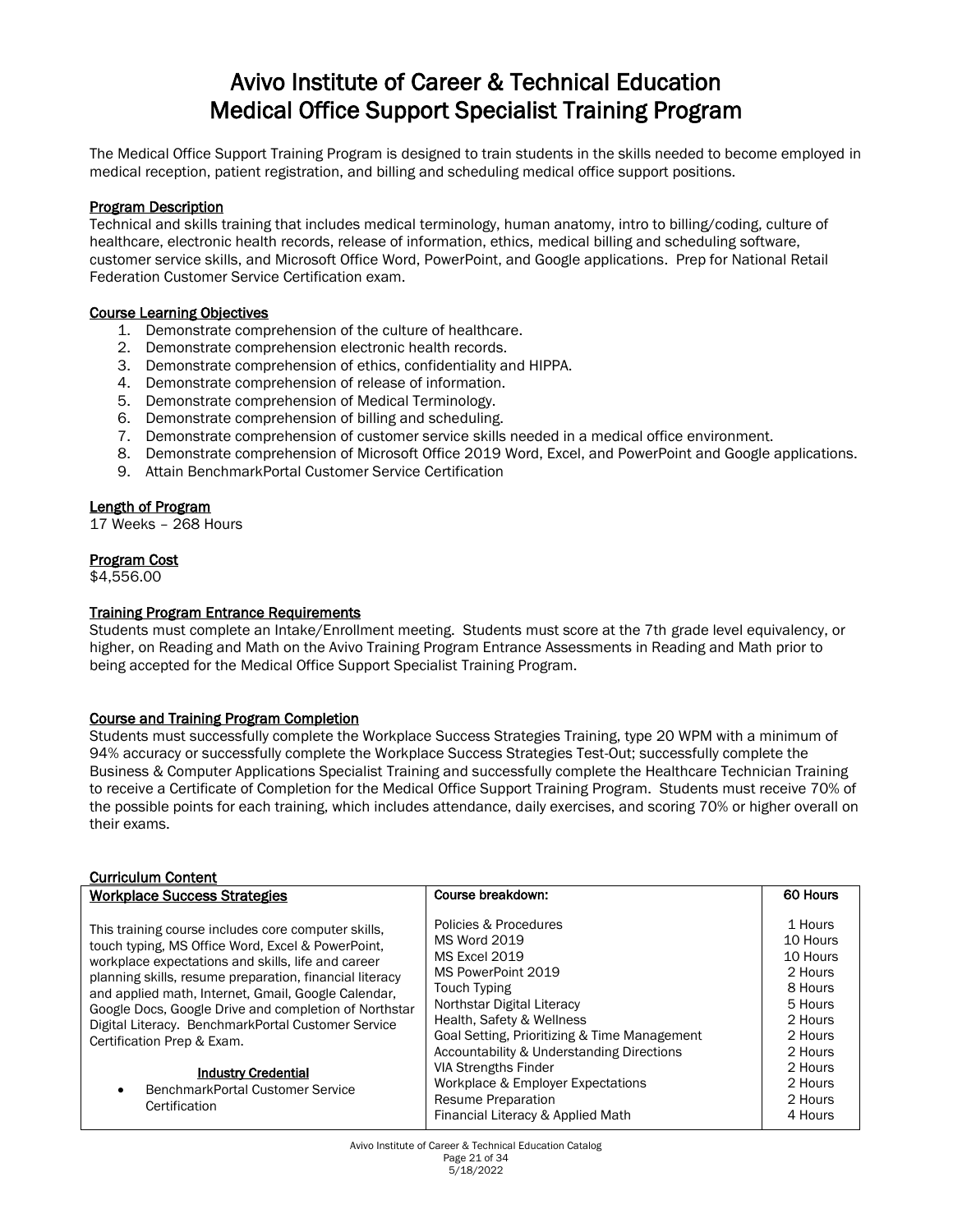|                                                                                                                                                                                                                                                                                                                                                                                                                                                      | Internet, Gmail, Google Calendar, Google Docs,<br>and Google Drive<br>BenchmarkPortal Customer Service                                                             | 3 Hours<br>5 Hours                                                            |
|------------------------------------------------------------------------------------------------------------------------------------------------------------------------------------------------------------------------------------------------------------------------------------------------------------------------------------------------------------------------------------------------------------------------------------------------------|--------------------------------------------------------------------------------------------------------------------------------------------------------------------|-------------------------------------------------------------------------------|
|                                                                                                                                                                                                                                                                                                                                                                                                                                                      | Certification Prep & Exam                                                                                                                                          |                                                                               |
| <b>Business &amp; Computer Applications Specialist</b><br><b>Training</b><br>Intermediate level training in Microsoft Office 2019<br>Word and Excel, advanced customer service, effective<br>communication, Job Seeking Skills, and individualized<br>job search, building business relationships, cover letter<br>and résumés. Interaction with and input from Avivo<br><b>Business Partners.</b><br>Prerequisites: Successfully complete Workplace | Course breakdown:<br>Building Business Relationships ---------------------------------                                                                             | 96 Hours<br>38 Hours<br>36 Hours<br>2 Hours<br>10 Hours<br>8 Hours<br>2 Hours |
| Success Strategies Training and Touch Type 20 WPM<br>with a minimum of 94% accuracy.                                                                                                                                                                                                                                                                                                                                                                 |                                                                                                                                                                    |                                                                               |
| <b>Healthcare Technician Training</b>                                                                                                                                                                                                                                                                                                                                                                                                                | Course breakdown:                                                                                                                                                  | 112 Hours                                                                     |
| Healthcare principles and culture, medical terminology,<br>anatomy, medical records, patient ethics, customer                                                                                                                                                                                                                                                                                                                                        | Medical Terminology and Human Anatomy ------------------<br>Medisoft Software:                                                                                     | 47 Hours                                                                      |
| service skills in the medical office, confidentiality,<br>medical billing and scheduling software, billing and<br>coding.<br>Prerequisites: Successfully complete Business &                                                                                                                                                                                                                                                                         | Intro to Billing and Coding ---------------------------<br>Patient Ethics, Confidentiality & Release of<br>Electronic Health Records ----------------------------- | 8 Hours<br>8 Hours<br>19 Hours<br>26 Hours                                    |
| Computer Applications Specialist Training and pass the<br>Avivo Training Program Entrance Assessments for<br>Reading and Math.                                                                                                                                                                                                                                                                                                                       |                                                                                                                                                                    | 4 Hours                                                                       |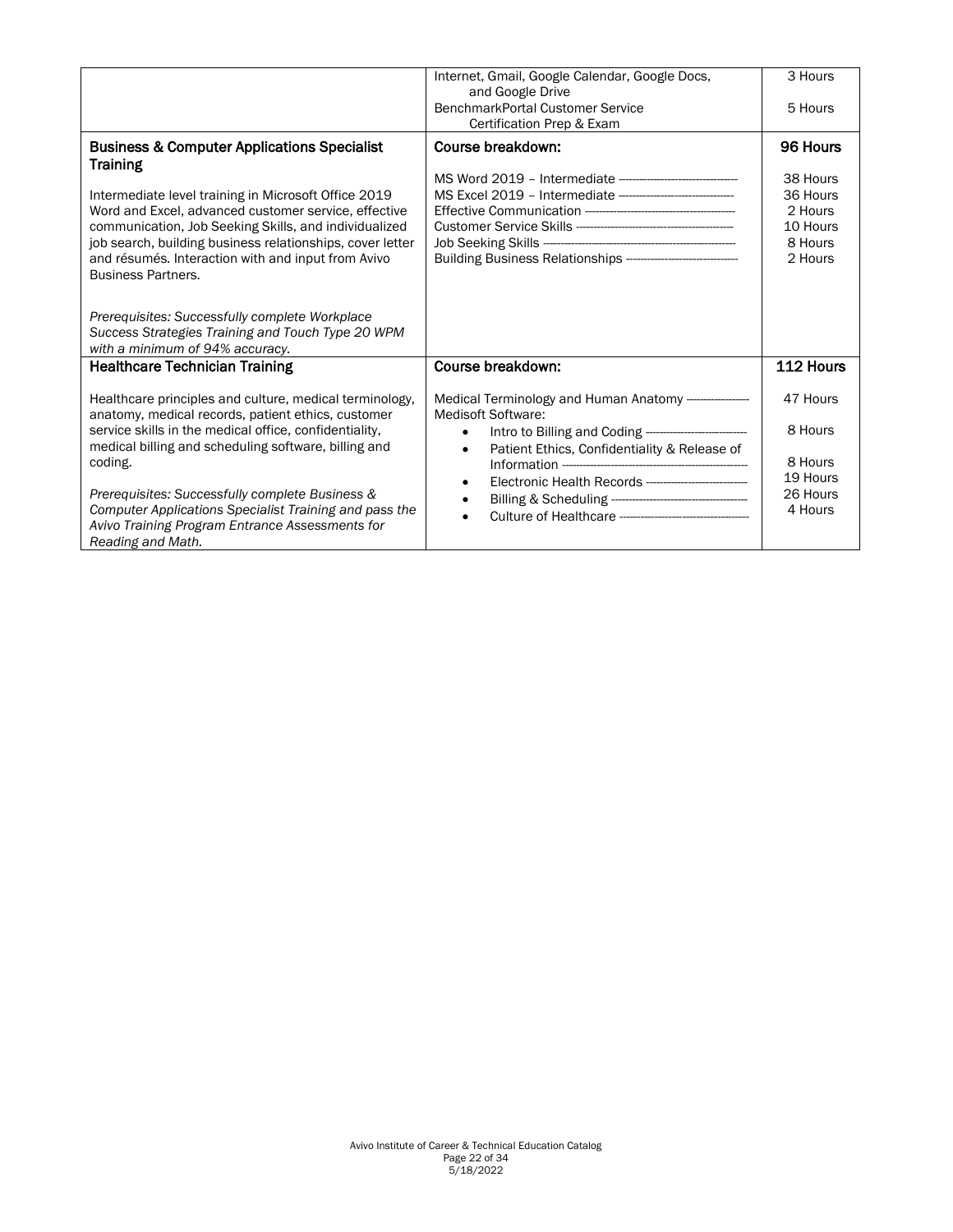### Avivo Institute of Career & Technical Education Office Support Specialist Training Program

<span id="page-22-0"></span>The Office Support Specialist Training Program is designed to train students in the skills needed to become employed in office support positions including administrative assistant, clerical, office assistant and receptionist.

#### Program Description

Technical and workplace skills training including Microsoft Office 2019 Word, Excel, PowerPoint, Google applications and PowerPoint, training in customer service, effective communication, Job Seeking Skills, building business relationships, creating cover letters, and resumes, and participating in an individualized job search.

#### Course Learning Objectives

- 1. Demonstrate comprehension of MS Word 2019.
- 2. Demonstrate comprehension of MS Excel 2019.
- 3. Demonstrate comprehension of MS PowerPoint 2019.
- 4. Demonstrate comprehension of Google applications.
- 5. Attain BenchmarkPortal Customer Service Certification
- 6. Demonstrate comprehension of customer service skills in the office environment.
- 7. Complete draft of cover letter and resume.

#### Length of Program

Curriculum Content

10 Weeks – 156 Hours

#### Program Cost

\$2,652.00

#### Training Program Entrance Requirements

Students must complete an Intake/Enrollment meeting. Students must score at the 7th grade level equivalency, or higher, on Reading and Math on the Avivo Training Program Entrance Assessments in Reading and Math prior to being accepted for the Office Support Training Program.

#### Course and Training Program Completion

Students must successfully complete the Workplace Success Strategies Training, type 20 wpm with a minimum of 94% accuracy or successfully complete the Workplace Success Strategies Test-Out; and successfully complete the Business & Computer Applications Specialist Training to receive a Certificate of Completion for the Office Support Specialist Training Program. Students must receive 70% of the possible points for each training, which includes attendance, daily exercises, and scoring 70% or higher overall on their exams.

| Curriculum Content                                                                                                                                                                                                                                                                                                                                                                                                                                                                                                                   |                                                                                                                                                                                                                                                                                                                                                                                                                                                                  |                                                                                                                                                          |
|--------------------------------------------------------------------------------------------------------------------------------------------------------------------------------------------------------------------------------------------------------------------------------------------------------------------------------------------------------------------------------------------------------------------------------------------------------------------------------------------------------------------------------------|------------------------------------------------------------------------------------------------------------------------------------------------------------------------------------------------------------------------------------------------------------------------------------------------------------------------------------------------------------------------------------------------------------------------------------------------------------------|----------------------------------------------------------------------------------------------------------------------------------------------------------|
| <b>Workplace Success Strategies</b>                                                                                                                                                                                                                                                                                                                                                                                                                                                                                                  | Course breakdown:                                                                                                                                                                                                                                                                                                                                                                                                                                                | 60 Hours                                                                                                                                                 |
| This training course includes core computer skills,<br>touch typing, MS Office Word, Excel & PowerPoint,<br>workplace expectations and skills, life and career<br>planning skills, resume preparation, financial literacy<br>and applied math, Internet, Gmail, Google Calendar,<br>Google Docs, Google Drive and completion of Northstar<br>Digital Literacy. BenchmarkPortal Customer Service<br>Certification Prep & Exam.<br><b>Industry Credential</b><br><b>BenchmarkPortal Customer Service</b><br>$\bullet$<br>Certification | Policies & Procedures<br><b>MS Word 2019</b><br>MS Excel 2019<br>MS PowerPoint 2019<br>Touch Typing<br>Northstar Digital Literacy<br>Health, Safety & Wellness<br>Goal Setting, Prioritizing & Time Management<br>Accountability & Understanding Directions<br><b>VIA Strengths Finder</b><br>Workplace & Employer Expectations<br>Resume Preparation<br>Financial Literacy & Applied Math<br>Internet, Gmail, Google Calendar, Google Docs,<br>and Google Drive | 1 Hours<br>10 Hours<br>10 Hours<br>2 Hours<br>8 Hours<br>5 Hours<br>2 Hours<br>2 Hours<br>2 Hours<br>2 Hours<br>2 Hours<br>2 Hours<br>4 Hours<br>3 Hours |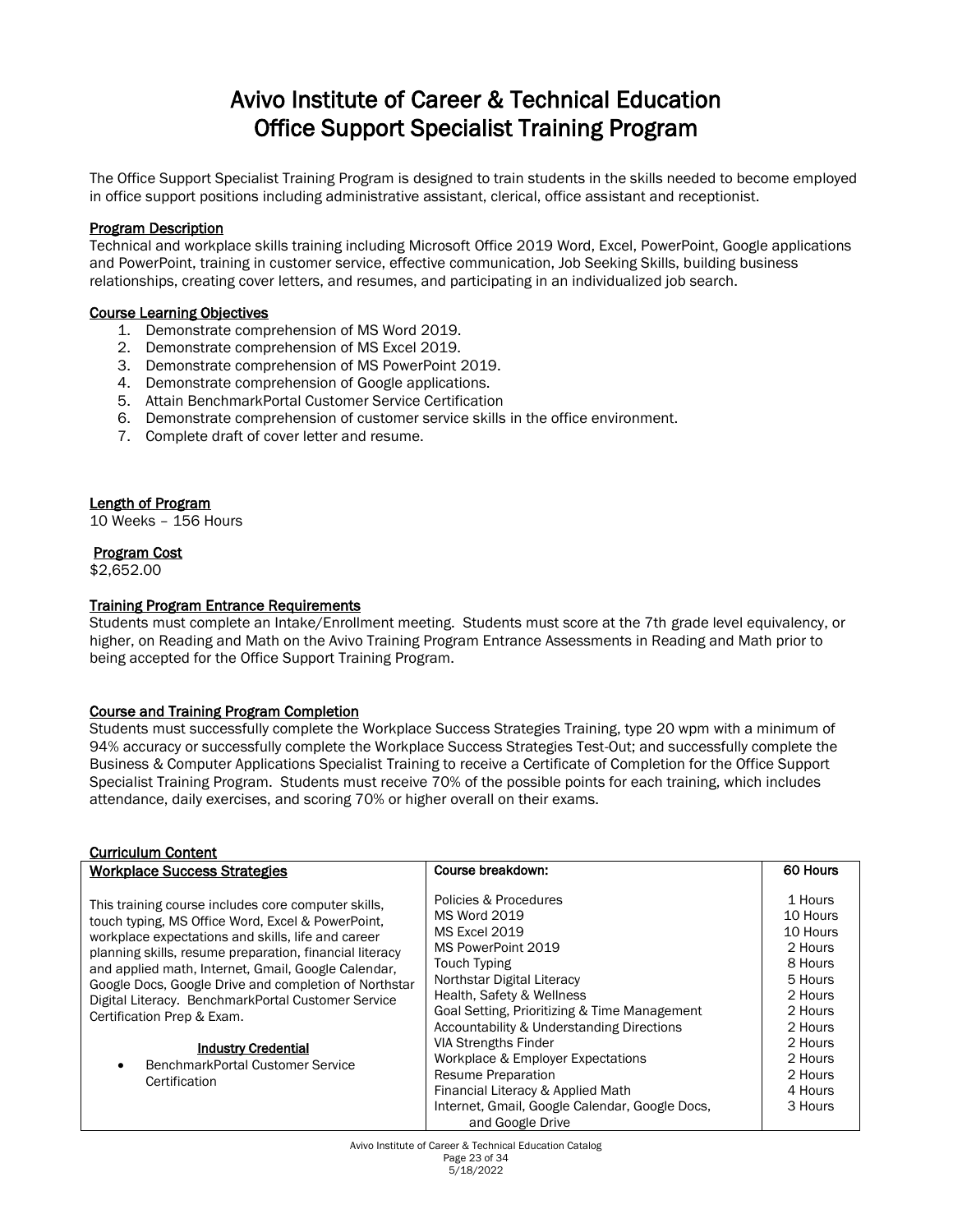|                                                                                                                                                                                                                                                                                                                                                                                                                                                                             | <b>BenchmarkPortal Customer Service</b><br>Certification Prep & Exam | 5 Hours                                                                       |
|-----------------------------------------------------------------------------------------------------------------------------------------------------------------------------------------------------------------------------------------------------------------------------------------------------------------------------------------------------------------------------------------------------------------------------------------------------------------------------|----------------------------------------------------------------------|-------------------------------------------------------------------------------|
| <b>Business &amp; Computer Applications Specialist</b><br><b>Training</b><br>Intermediate level training in Microsoft Office 2019<br>Word and Excel, advanced customer service, effective<br>communication, Job Seeking Skills, and individualized<br>job search, building business relationships, cover letter<br>and résumés, prep for the National Retail Federation<br>Customer Service Certification exam. Interaction with<br>and input from Avivo Business Partners. | Course breakdown:                                                    | 96 Hours<br>38 Hours<br>36 Hours<br>2 Hours<br>10 Hours<br>8 Hours<br>2 Hours |
| Prerequisites: Successfully complete Workplace<br>Success Strategies Training and Touch Type 20 WPM<br>with a minimum of 94% accuracy.                                                                                                                                                                                                                                                                                                                                      |                                                                      |                                                                               |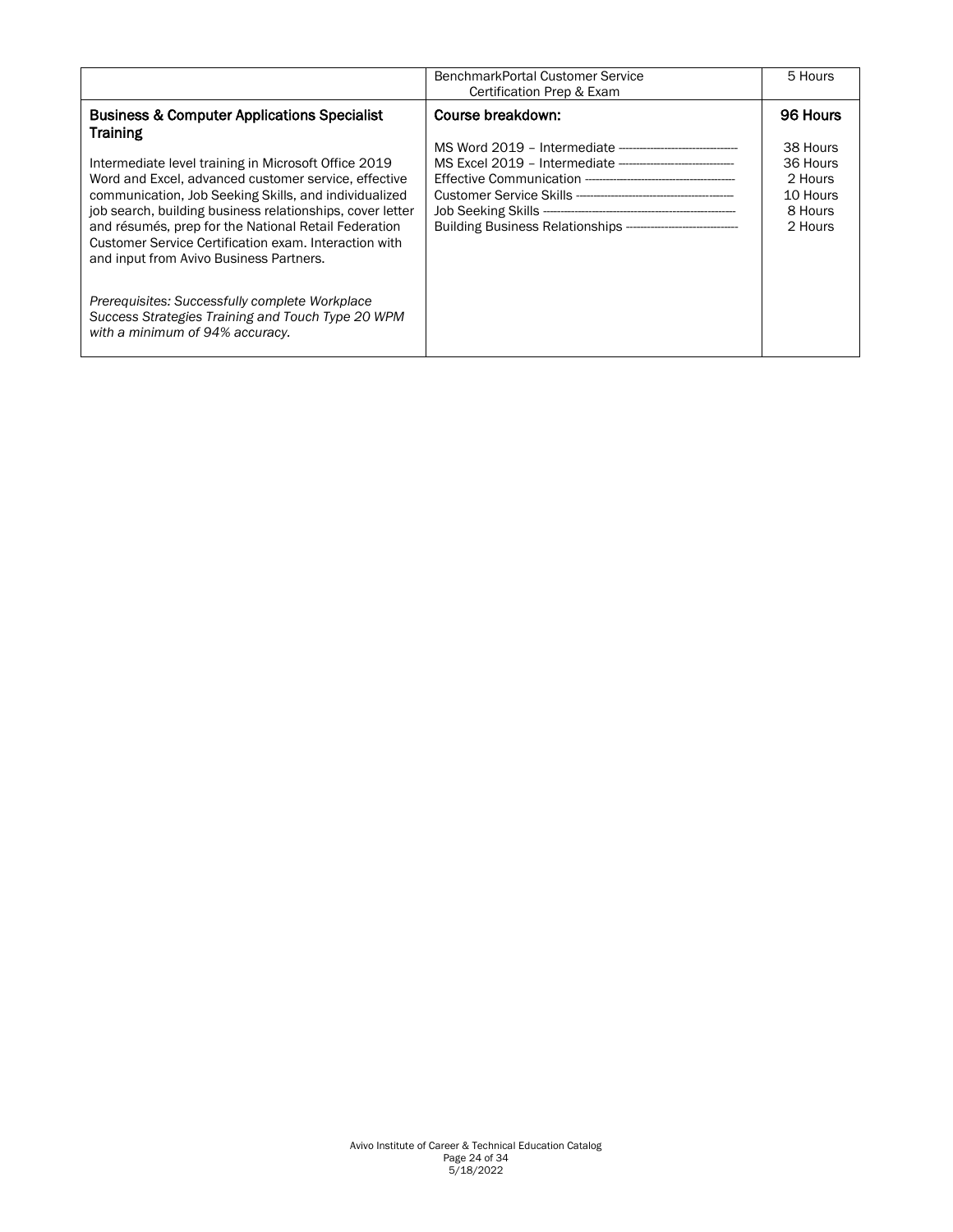### Avivo Institute of Career & Technical Education Warehouse Operations Training Program

<span id="page-24-0"></span>The Warehouse Operations Training Program is designed to train students in the skills needed to become employed in positions in the area of manufacturing and warehousing including material handler, shop floor/general labor, shipping/receiving, Forklift Operator, order/picker, etc.

#### Program Description

content includes skill building training in: Blueprint reading, manufacturing and warehouse jobs, equipment and terminology, following directions, shipping and receiving, inventory, LEAN production and manufacturing, materials handling, quality assurance, union vs. non-union shops, customer service, math overview and metric conversion, clean rooms, forklift training, ISO standards and OSHA General Industry Health and Safety Training.

#### Course Learning Objectives

- 1. Demonstrate comprehension of LEAN and ISO Standards.
- 2. Demonstrate comprehension of Manufacturing and Warehousing Overview.
- 3. Demonstrate comprehension of Blueprint Reading.
- 4. Demonstrate comprehension of Forklift Operation.
- 5. Demonstrate comprehension of Math.
- 6. Demonstrate comprehension of Microsoft Office 2019 Word, Excel, and PowerPoint and Google applications.
- 7. Attain BenchmarkPortal Customer Service Certification
- 8. Attain credentials: OSHA General Industry Health and Safety Training Exam and Forklift Safety Operator Certification.

#### Length of Program

8 Weeks – 188 Hours

#### Program Cost

\$2,520.00

#### Training Program Entrance Requirements

Students must complete an Intake/Enrollment meeting. Students must score at the 7th grade level equivalency, or higher, on Reading and Math on the Avivo Training Program Entrance Assessments in Reading and Math prior to being accepted for the Warehouse Operations Training Program.

#### Course and Training Program Completion

Students must successfully complete the Workplace Success Strategies Training or successfully complete the Workplace Success Strategies Test-Out; and the Manufacturing and Warehouse Fundamentals Training to receive a Certificate of Completion for the Warehouse Operations Training Program. Students must receive 70% of the possible points for each training, which includes attendance, daily exercises, and scoring 70% or higher overall on their exams.

| <b>Curriculum Content</b>                                                                                                                                                                                                                                                                                                                                                                                                                                                                                          |                                                                                                                                                                                                                                                                                                                                                                                                   |                                                                                                                                               |
|--------------------------------------------------------------------------------------------------------------------------------------------------------------------------------------------------------------------------------------------------------------------------------------------------------------------------------------------------------------------------------------------------------------------------------------------------------------------------------------------------------------------|---------------------------------------------------------------------------------------------------------------------------------------------------------------------------------------------------------------------------------------------------------------------------------------------------------------------------------------------------------------------------------------------------|-----------------------------------------------------------------------------------------------------------------------------------------------|
| <b>Workplace Success Strategies</b>                                                                                                                                                                                                                                                                                                                                                                                                                                                                                | Course breakdown:                                                                                                                                                                                                                                                                                                                                                                                 | 60 Hours                                                                                                                                      |
| This training course includes core computer skills, touch<br>typing, MS Office Word, Excel & PowerPoint, workplace<br>expectations and skills, life and career planning skills,<br>resume preparation, financial literacy and applied math,<br>Internet, Gmail, Google Calendar, Google Docs, Google<br>Drive and completion of Northstar Digital Literacy.<br>BenchmarkPortal Customer Service Certification Prep &<br>Exam.<br><b>Industry Credential</b><br>BenchmarkPortal Customer Service Certification<br>٠ | Policies & Procedures<br><b>MS Word 2019</b><br><b>MS Excel 2019</b><br>MS PowerPoint 2019<br>Touch Typing<br>Northstar Digital Literacy<br>Health, Safety & Wellness<br>Goal Setting, Prioritizing & Time Management<br>Accountability & Understanding Directions<br><b>VIA Strengths Finder</b><br>Workplace & Employer Expectations<br>Resume Preparation<br>Financial Literacy & Applied Math | 1 Hours<br>10 Hours<br>10 Hours<br>2 Hours<br>8 Hours<br>5 Hours<br>2 Hours<br>2 Hours<br>2 Hours<br>2 Hours<br>2 Hours<br>2 Hours<br>4 Hours |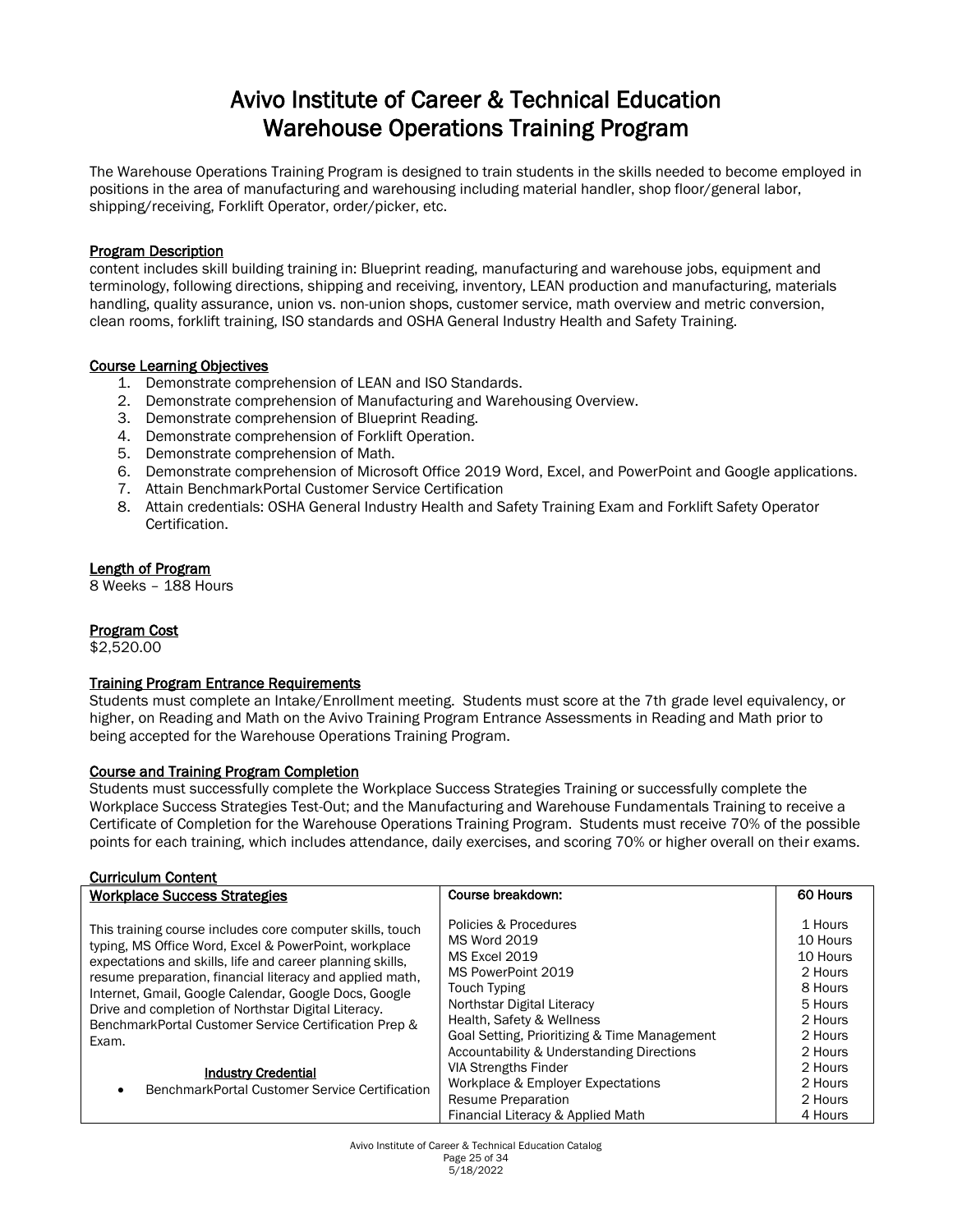|                                                                                                                                                                                                                                                                                                                                            | Internet, Gmail, Google Calendar, Google Docs,<br>and Google Drive                                                                                                                                                          | 3 Hours                                                 |
|--------------------------------------------------------------------------------------------------------------------------------------------------------------------------------------------------------------------------------------------------------------------------------------------------------------------------------------------|-----------------------------------------------------------------------------------------------------------------------------------------------------------------------------------------------------------------------------|---------------------------------------------------------|
|                                                                                                                                                                                                                                                                                                                                            | BenchmarkPortal Customer Service<br>Certification Prep & Exam                                                                                                                                                               | 5 Hours                                                 |
| Manufacturing and Warehouse Fundamentals Training                                                                                                                                                                                                                                                                                          | Course breakdown:                                                                                                                                                                                                           | 128 Hours                                               |
| Manufacturing and warehouse operations, workplace<br>safety, shop math, hands on training in micrometers,<br>calipers and microscopes, blueprint reading, quality<br>assurance processes including LEAN, OSHA industry<br>health and safety standards, forklift operator safety,<br>workplace customer service and business relationships. | Manufacturing Processes, Terminology, Equipment<br>Measurement Tools - Micrometers, Calipers and<br>OSHA Industry Safety and Health Standards --------------<br>Union and Non Union Environments -------------------------- | 30 Hours<br>24 Hours<br>10 Hours<br>10 Hours<br>3 Hours |
| <b>Industry Credentials</b><br>OSHA General Industry Safety and Health<br>Certification<br><b>Forklift Operator Safety Certification</b><br>٠                                                                                                                                                                                              | Warehousing, Shipping and Receiving -----------------------                                                                                                                                                                 | 4 Hours<br>10 Hours<br>4 Hours<br>4 Hours<br>4 Hours    |
| Prerequisites: Successfully complete Workplace Success<br>Strategies Training and pass the Avivo Training Program<br>Entrance Assessments for Reading and Math.                                                                                                                                                                            | Quality Assurance, Lean Production and ISO                                                                                                                                                                                  | 19 Hours<br>10 Hours                                    |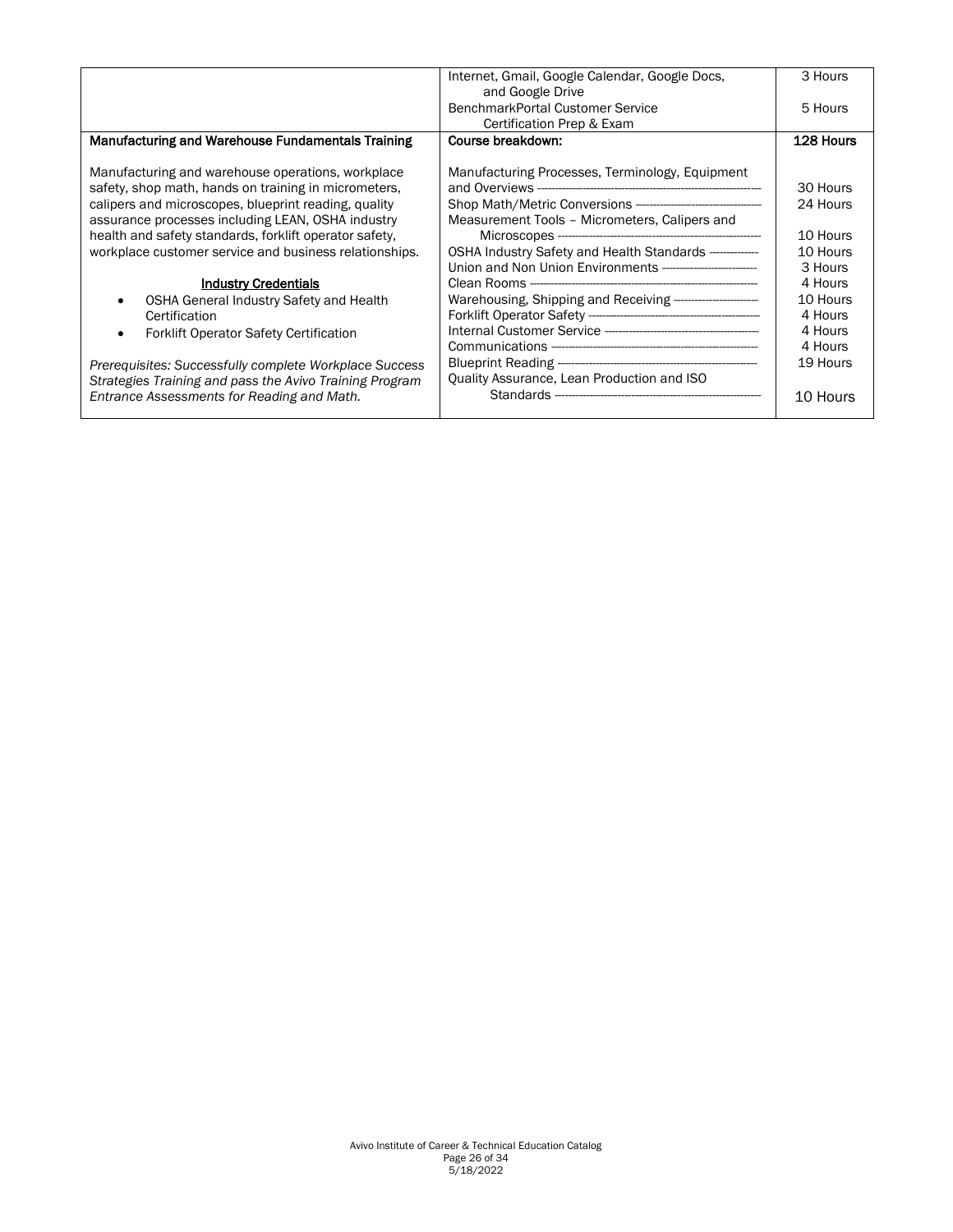### Avivo Institute of Career & Technical Education First Step Cleaning Pro Training

<span id="page-26-0"></span>Designed specifically for first-time job seekers or individuals looking for or needing entry-level employment.

#### Course Description

This training course includes an industry-recognized credential and curriculum designed to prepare individuals for successful employment in the custodial industry.

#### Course Learning Objectives

- 1. Demonstrate basic comprehension of Customer Service.
- 2. Demonstrate basic comprehension of Safety and Blood Borne Pathogens.
- 3. Demonstrate basic comprehension of General Office and Restroom Cleaning.
- 4. Demonstrate basic comprehension of OSHA 10
- 5. Demonstrate basic comprehension of Basic Floor Care.
- 6. Demonstrate basic comprehension of Workplace Expectations.
- 7. Demonstrate basic comprehension of Financial Literacy.

#### Length of Course

3 Weeks – 52 Hours

#### Course Cost

\$884.00

#### Course Entrance Requirements

Students must complete an Intake/Enrollment meeting.

#### Course Completion

Students must receive 70% of the possible points for the course, which includes attendance, daily exercises, and scoring 70% or higher overall on their exams.

| <b>Curriculum Content</b> |  |
|---------------------------|--|
|                           |  |

| <b>Cleaning Pro Training</b>                                                                                                                                                                                                                                                 | Course breakdown:                                                                                                                                                                  | 52 Hours                                                         |
|------------------------------------------------------------------------------------------------------------------------------------------------------------------------------------------------------------------------------------------------------------------------------|------------------------------------------------------------------------------------------------------------------------------------------------------------------------------------|------------------------------------------------------------------|
| This training course includes an industry-recognized<br>credential and curriculum designed to prepare<br>individuals for successful employment in the custodial<br>industry.<br><b>Industry Credentials</b><br>OSHA General Industry Safety and Health<br>٠<br>Certification | Work Readiness, Workplace Ethics and Safety -------------<br>General Office & Restroom Cleaning and Floor Care ---<br>OSHA Industry Health & Safety Standards -------------------- | 8 Hours<br>2 Hours<br>6 Hours<br>24 Hours<br>10 Hours<br>2 Hours |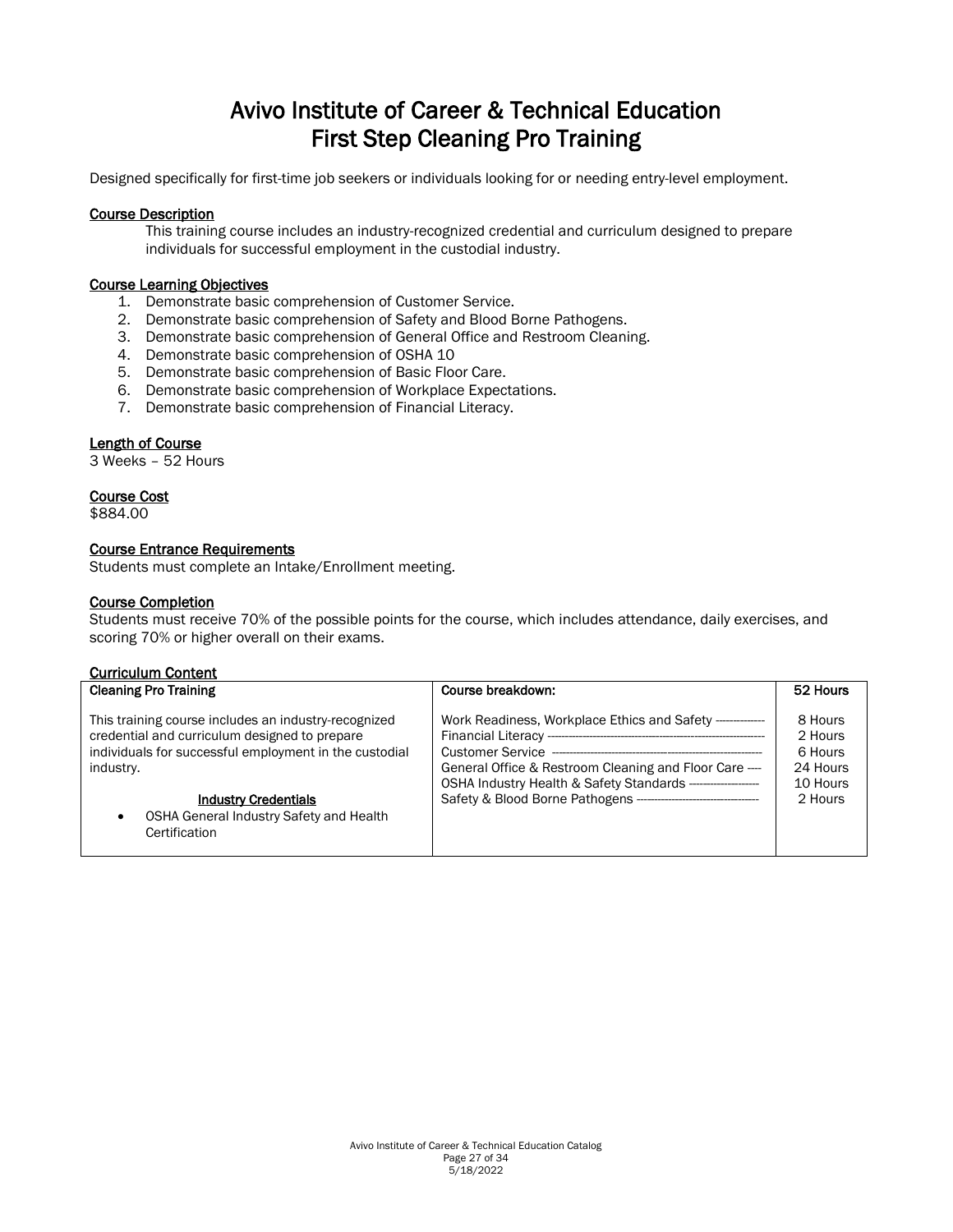### Avivo Institute of Career & Technical Education First Step Restaurant to Retail Training

<span id="page-27-0"></span>Designed specifically for first-time job seekers or individuals looking for or needing entry-level employment.

#### Course Description

This training course includes an industry-recognized credential and curriculum designed to prepare individuals for successful employment in the food industry or the retail environment.

#### Course Learning Objectives

- 1. Demonstrate basic comprehension of Customer Service.
- 2. Demonstrate basic comprehension of ServSafe.
- 3. Demonstrate basic comprehension of POS System.
- 4. Demonstrate basic comprehension of Workplace Expectations.
- 5. Demonstrate basic comprehension of Financial Literacy.
- 6. Attain BenchmarkPortal Customer Service Certification
- 7. Attain ServSafe Food Protection Manager Certification

#### Length of Course

3 Weeks – 52 Hours

#### Course Cost

\$884.00

#### Course Entrance Requirements

Students must complete an Intake/Enrollment meeting.

#### Course Completion

Students must receive 70% of the possible points for the course, which includes attendance, daily exercises, and scoring 70% or higher overall on their exams.

| <b>Curriculum Content</b>                                                                                                                                                                                                                                                                                                                                     |                                                                                                                                |                                                                  |
|---------------------------------------------------------------------------------------------------------------------------------------------------------------------------------------------------------------------------------------------------------------------------------------------------------------------------------------------------------------|--------------------------------------------------------------------------------------------------------------------------------|------------------------------------------------------------------|
| <b>Restaurant to Retail Training</b>                                                                                                                                                                                                                                                                                                                          | Course breakdown:                                                                                                              | 52 Hours                                                         |
| This training course includes two industry-recognized<br>credentials and curriculum designed to prepare<br>individuals for successful employment in either the<br>food industry or the retail environment.<br><b>Industry Credentials</b><br>Benchmark Agent Soft Skills Certification<br>٠<br>ServSafe Food Protection Manager<br>$\bullet$<br>Certification | Work Readiness, Workplace Ethics and Safety -------------<br>ServSafe Food Safety Prep and Exam ------------------------------ | 8 Hours<br>2 Hours<br>6 Hours<br>12 Hours<br>4 Hours<br>20 Hours |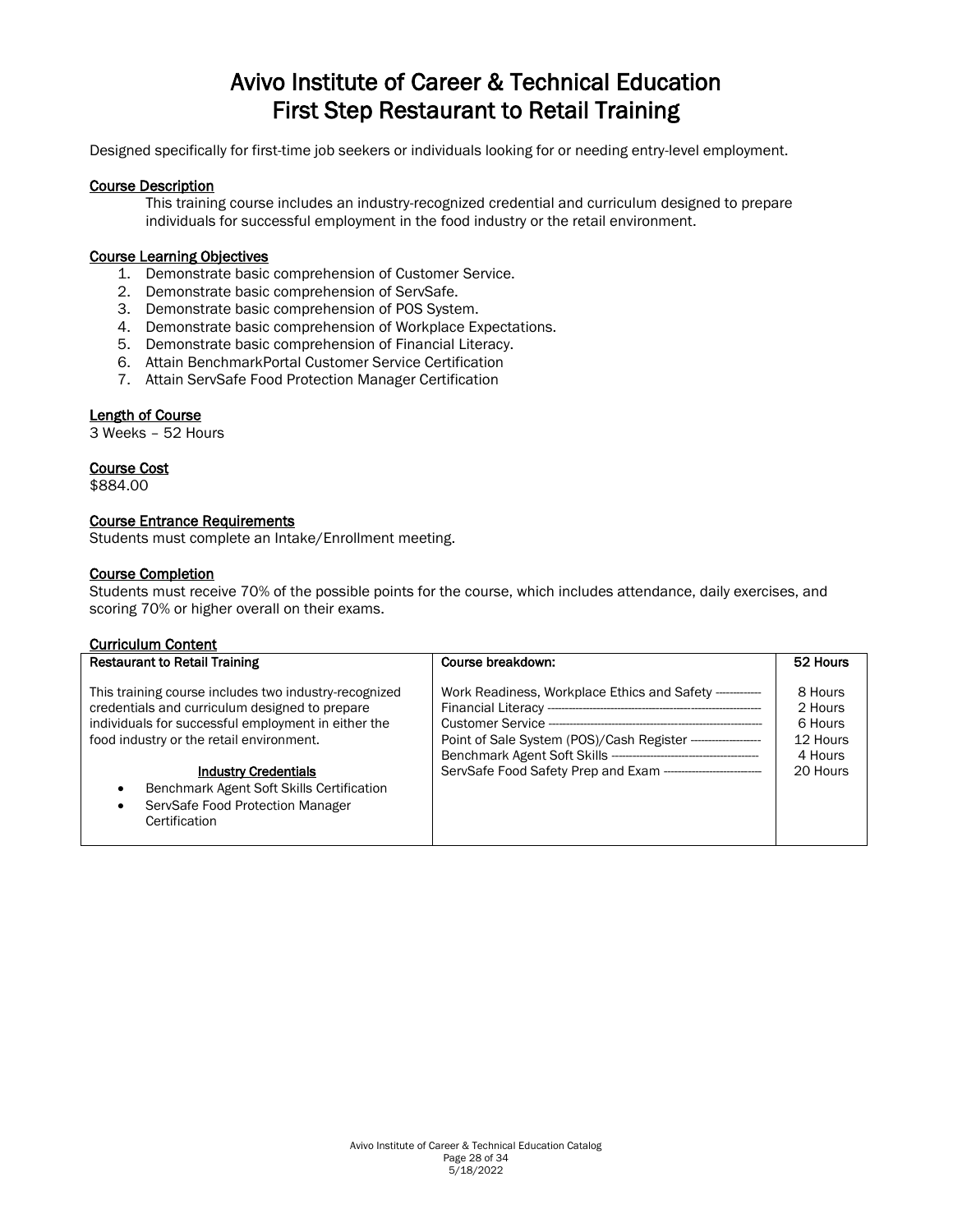### Avivo Institute of Career & Technical Education First Step Warehouse Pro Training

<span id="page-28-0"></span>Designed specifically for first-time job seekers or individuals looking for or needing entry-level employment.

#### Course Description

This training course includes an industry-recognized credential and curriculum designed to prepare individuals for successful employment in the warehouse industry.

#### Course Learning Objectives

- 1. Demonstrate basic comprehension of Communications and Internal Customer Service Skills.
- 2. Demonstrate basic comprehension of Workplace Expectations.
- 3. Demonstrate basic comprehension of Warehousing Concepts and Standards.
- 4. Demonstrate basic comprehension of Industrial Math.
- 5. Demonstrate basic comprehension of Forklift Operation.
- 6. Demonstrate basic comprehension of OSHA Safety Regulations and Workplace Safety.
- 7. Demonstrate basic comprehension of Financial Literacy.

#### Length of Course

3 Weeks – 52 Hours

#### Course Cost

\$884.00

#### Course Entrance Requirements

Students must complete an Intake/Enrollment meeting.

#### Course Completion

Students must receive 70% of the possible points for the course, which includes attendance, daily exercises, and scoring 70% or higher overall on their exams.

| <b>Curriculum Content</b>                                                                                                                                                    |                                                                                                                            |                                           |
|------------------------------------------------------------------------------------------------------------------------------------------------------------------------------|----------------------------------------------------------------------------------------------------------------------------|-------------------------------------------|
| <b>Warehouse Pro Training</b>                                                                                                                                                | Course breakdown:                                                                                                          | 52 Hours                                  |
| This training course includes an industry-recognized<br>credential and curriculum designed to prepare<br>individuals for successful employment in the<br>warehouse industry. | Work Readiness, Workplace Ethics and Safety --------------<br>Warehouse Operations and Terminology ----------------------- | 6 Hours<br>2 Hours<br>2 Hours<br>10 Hours |
| <b>Industry Credentials</b><br><b>Forklift Operator Safety Certification</b><br>$\bullet$                                                                                    |                                                                                                                            | 6 Hours<br>8 Hours<br>10 Hours<br>8 Hours |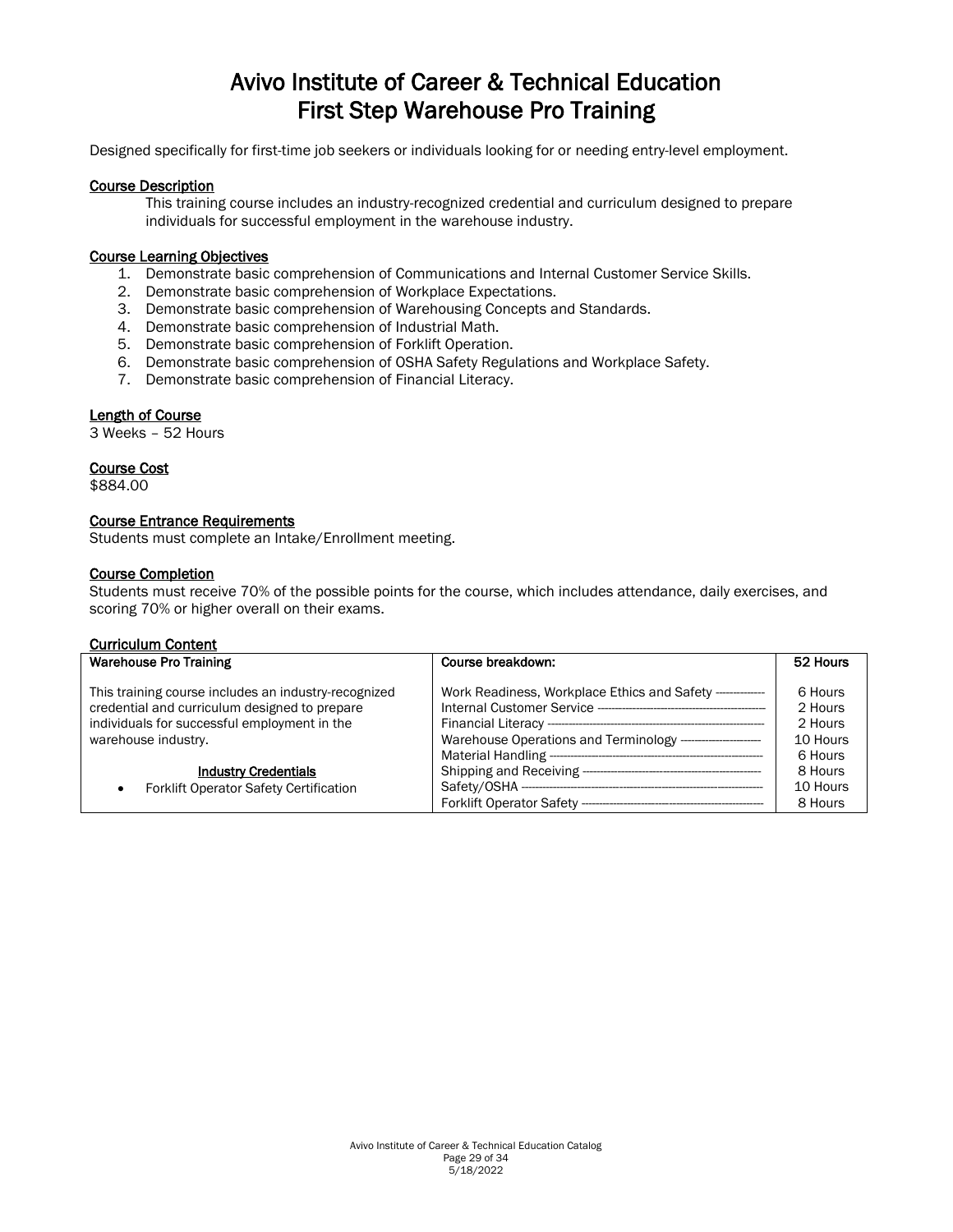### Avivo Institute of Career & Technical Education Workplace Success Strategies Training

<span id="page-29-0"></span>Entry-level course to prepare individuals newly entering the workforce or returning to the workforce. Pre-requisite for all Avivo training programs.

#### Course Description

This training course includes core computer skills, touch typing, MS Office Word, Excel & PowerPoint, workplace expectations and skills, life and career planning skills, resume preparation, financial literacy and applied math, Internet, Gmail, Google Calendar, Google Docs, Google Drive, completion of Northstar Digital Literacy and BenchmarkPortal Customer Service Certification.

#### Course Learning Objectives

- 1. Demonstrate basic comprehension of computer literacy and keyboarding, including Microsoft Word, Excel & PowerPoint.
- 2. Demonstrate basic comprehension of communication and employer expectations.
- 3. Demonstrate basic comprehension of financial literacy and applied math.
- 4. Demonstrate basic comprehension of workplace skills including time management and organizational skills.
- 5. Demonstrate basic comprehension of job search including resume preparation.
- 6. Demonstrate basic comprehension of digital literacy.
- 7. Demonstrate basic comprehension of Internet, Gmail, Google Calendar, Google Docs and Google Drive.
- 8. Attain BenchmarkPortal Customer Service Certification

#### Length of Course

4 Weeks – 60 Hours

#### Course Cost

\$1,020.00

#### Course Entrance Requirements

Students must complete an Intake/Enrollment meeting.

#### Course Completion

Students must receive 70% of the possible points for the course, which includes attendance, daily exercises and participation, exams, and typing 20 wpm with a minimum of 94% accuracy.

| <b>Workplace Success Strategies</b>                                                                                                                                                                                                                                                                                                                                                                                                                                                                        | Course breakdown:                                                                                                                                                                                                                                                                                                                                                                                                                                                                                                                 | 60 Hours                                                                                                                                                            |
|------------------------------------------------------------------------------------------------------------------------------------------------------------------------------------------------------------------------------------------------------------------------------------------------------------------------------------------------------------------------------------------------------------------------------------------------------------------------------------------------------------|-----------------------------------------------------------------------------------------------------------------------------------------------------------------------------------------------------------------------------------------------------------------------------------------------------------------------------------------------------------------------------------------------------------------------------------------------------------------------------------------------------------------------------------|---------------------------------------------------------------------------------------------------------------------------------------------------------------------|
| This training course includes core computer skills, touch typing,<br>MS Office Word, Excel & PowerPoint, workplace expectations<br>and skills, life and career planning skills, resume preparation,<br>financial literacy and applied math, Internet, Gmail, Google<br>Calendar, Google Docs, Google Drive and completion of<br>Northstar Digital Literacy. BenchmarkPortal Customer Service<br>Certification Prep & Exam.<br><b>Industry Credential</b><br>BenchmarkPortal Customer Service Certification | Policies & Procedures<br>MS Word 2019<br>MS Excel 2019<br>MS PowerPoint 2019<br>Touch Typing<br>Northstar Digital Literacy<br>Health, Safety & Wellness<br>Goal Setting, Prioritizing & Time Management<br>Accountability & Understanding Directions<br>VIA Strengths Finder<br>Workplace & Employer Expectations<br><b>Resume Preparation</b><br>Financial Literacy & Applied Math<br>Internet, Gmail, Google Calendar, Google Docs,<br>and Google Drive<br><b>BenchmarkPortal Customer Service</b><br>Certification Prep & Exam | 1 Hours<br>10 Hours<br>10 Hours<br>2 Hours<br>8 Hours<br>5 Hours<br>2 Hours<br>2 Hours<br>2 Hours<br>2 Hours<br>2 Hours<br>2 Hours<br>4 Hours<br>3 Hours<br>5 Hours |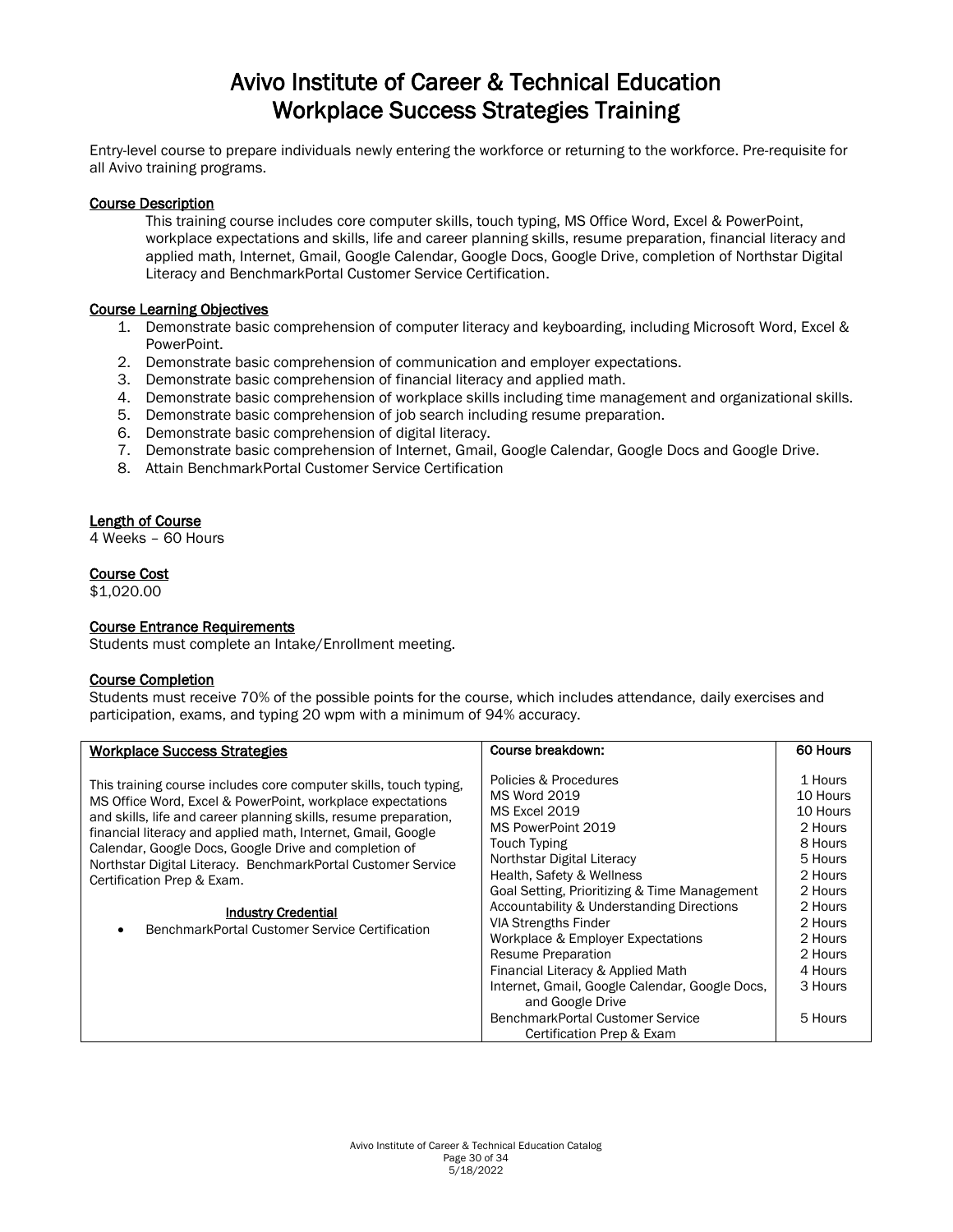### Workplace Success Strategies Test-Out

<span id="page-30-0"></span>The Workplace Success Strategies Test-Out is a 2-1/2 Hour assessment of computer and job readiness skills. It is \$250.00. It includes:

Microsoft Word 2019 – Written and Practical Exams Microsoft Excel 2019 – Written and Practical Exams Internet Literacy - Practical Exam Touch Typing Test Mock Interview

Participant must complete all segments and score 70% or higher on the Word, Excel and lnternet Literacy Exams and touch type at 20 WPM or higher with 94% Accuracy.

Successfully completing the Test-Out allows the participant to waive the Workplace Success Strategies requirement for Avivo Institute of Career & Technical Education Training Programs.

### Avivo Institute of Career & Technical Education Refund Policy

The Avivo Institute of Career & Technical Education Buyers Right to Cancel Policy (Refund Policy) is based on the State of Minnesota's Refund Policy/Buyers Right to Cancel MN Statute 136A.828 Subd. 1. See page 33 for detailed information.

### Avivo Institute of Career & Technical Education Locations and Staff

l, Avivo Institute of Career & Technical Education

2438 27<sup>th</sup> Avenue South, Suite 100, Minneapolis, MN 55406 612-752-8100 *Career Education Director: Jim Verhoye 612-752-8138 Career Advancement Services Coordinator: 612-752-8131*

Avivo Institute of Career & Technical Education St Cloud

 110 2nd Street South, Suite 124, Waite Park, MN 56387 *Career Education Director: Carrie Stang 320-227-1305*320-227-1305

#### Avivo Institute of Career & Technical Education is ׇ֚֚֡֬

 $\overline{a}$ 

 Licensed by the Office of Higher Education, Minnesota: Office of Higher Education, Private Career School Licensure, 1450 Energy Park Dr, Suite 350, St. Paul, MN 55108-5274 - [www.ohe.state.mn.us](http://www.ohe.state.mn.us/) Accredited by the Commission on Accreditation of Rehabilitation Facilities (CARF): CARF International, 4891 E. Grant Road, Tucson, AZ 85712 USA - [www.carf.org](http://www.carf.org/) Certified by the Workforce Innovation and Opportunity Act (WIOA): DEED, Workforce Development Division, 332 Minnesota St Suite E-200, St. Paul, MN 55101

*Avivo Institute of Career & Technical Education is licensed as a private career school with the Minnesota Office of Higher Education pursuant to Minnesota statutes 136A.821 to 136A.832. Licensure is not an endorsement of the institution. Credits earned at the institution may not transfer to all other institutions.*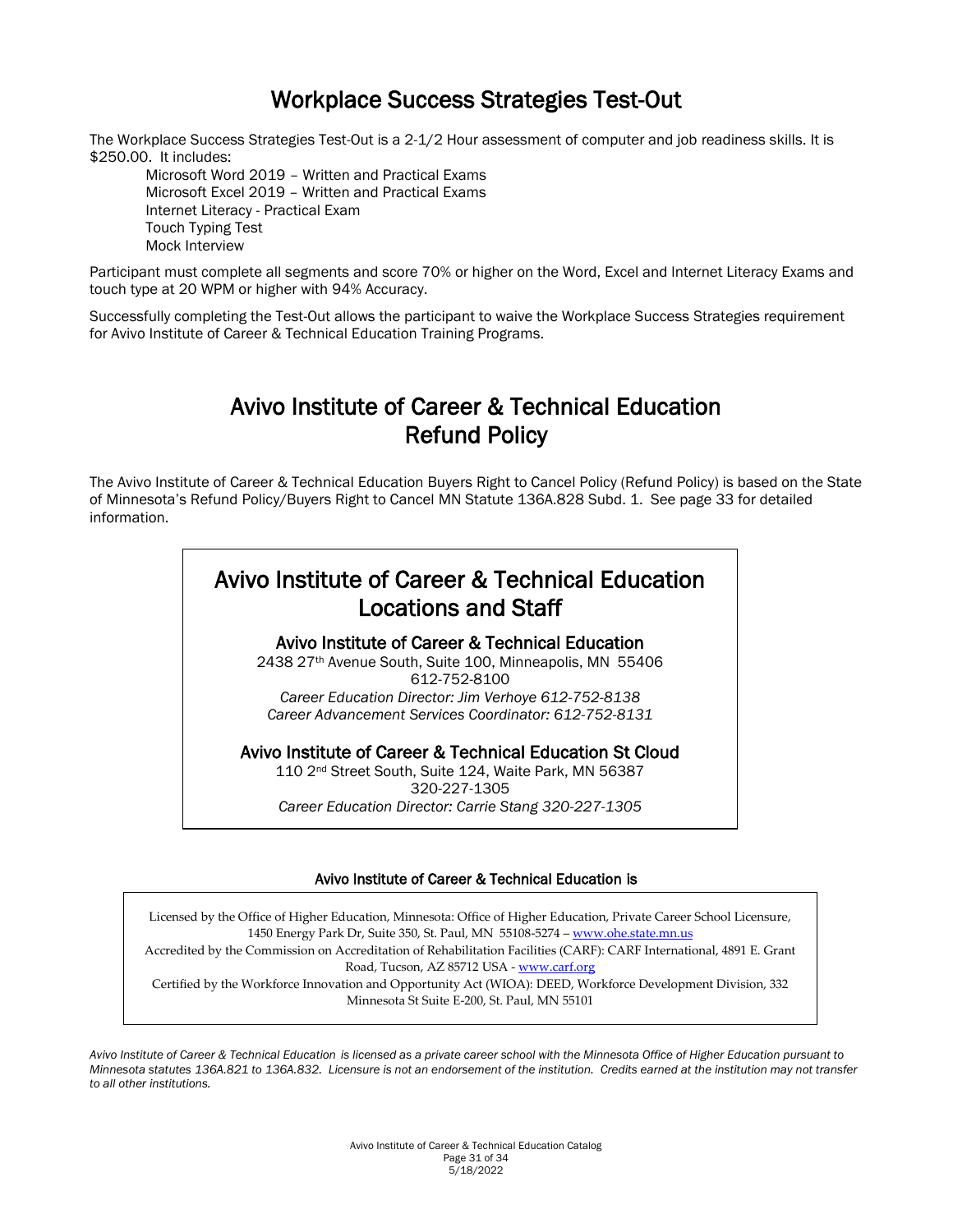

### Avivo Institute of Career & Technical Education Tuition and Buyers Right to Cancel (Refund Policy)

<span id="page-31-0"></span>NOTE: The Avivo Institute of Career & Technical Education Buyers Right to Cancel Policy (Refund Policy) is based on the State of Minnesota's Refund Policy/Buyers Right to Cancel statute noted below.

If your\*\* application is rejected, you will receive a full refund of all tuition, fees, and other charges.

You will be entitled to a full refund of all tuition, fees and other charges if you give notice, verbally or in writing, that you are cancelling your contract within five business days after the contract or enrollment agreement is considered effective. A contract or enrollment agreement with Avivo Institute of Career & Technical Education will be presumed to be effective on the date that Avivo Institute of Career & Technical Education notifies you that you have been accepted into the institution and you have signed the contract or enrollment agreement. If the notification of acceptance into the institution is sent by mail, then the effective day of being accepted is the postmark on the acceptance letter.

This five-day refund policy applies regardless of when the program starts. If you give notice more than five days after you signed the contract, but before the start of the program, you will receive a refund of all tuition, fees and other charges minus \$50.

You will be provided a prorated tuition, fees, and other charges refund minus a \$100 administrative fee if you give notice of your withdrawal after the program has begun, but before 75% of the program has been completed.

If you withdraw from your program after 75% of the program has been completed, you are not entitled to a refund of tuition, fees, and other charges.

You will receive written notice acknowledging your withdraw request within 10 business days after receipt of the notice and you will receive a refund of any tuition, fees, and other charges within 30 business days of receipt of your withdrawal. The notice of cancellation is effective on the date of the postmark if sent by mail, the date of the email, or the day it has been received, verbally or in writing, by Avivo Institute of Career & Technical Education staff. If you do not withdraw in writing or verbally, or contact Avivo about your absence, and you have not attended the program for 21 consecutive days, you will be considered to have withdrawn from the school as of your last date of attendance.

*\*\* "You/Your" may mean the student or their referral/payment source and all monies refunded shall be returned to the party or parties who made the initial payment.* 

*The Avivo Institute of Career & Technical Education contract is considered to be the completion of your Intake & Enrollment meeting for your first course. For subsequent courses the contract is the date of the Welcome Letter you receive for the specified course.*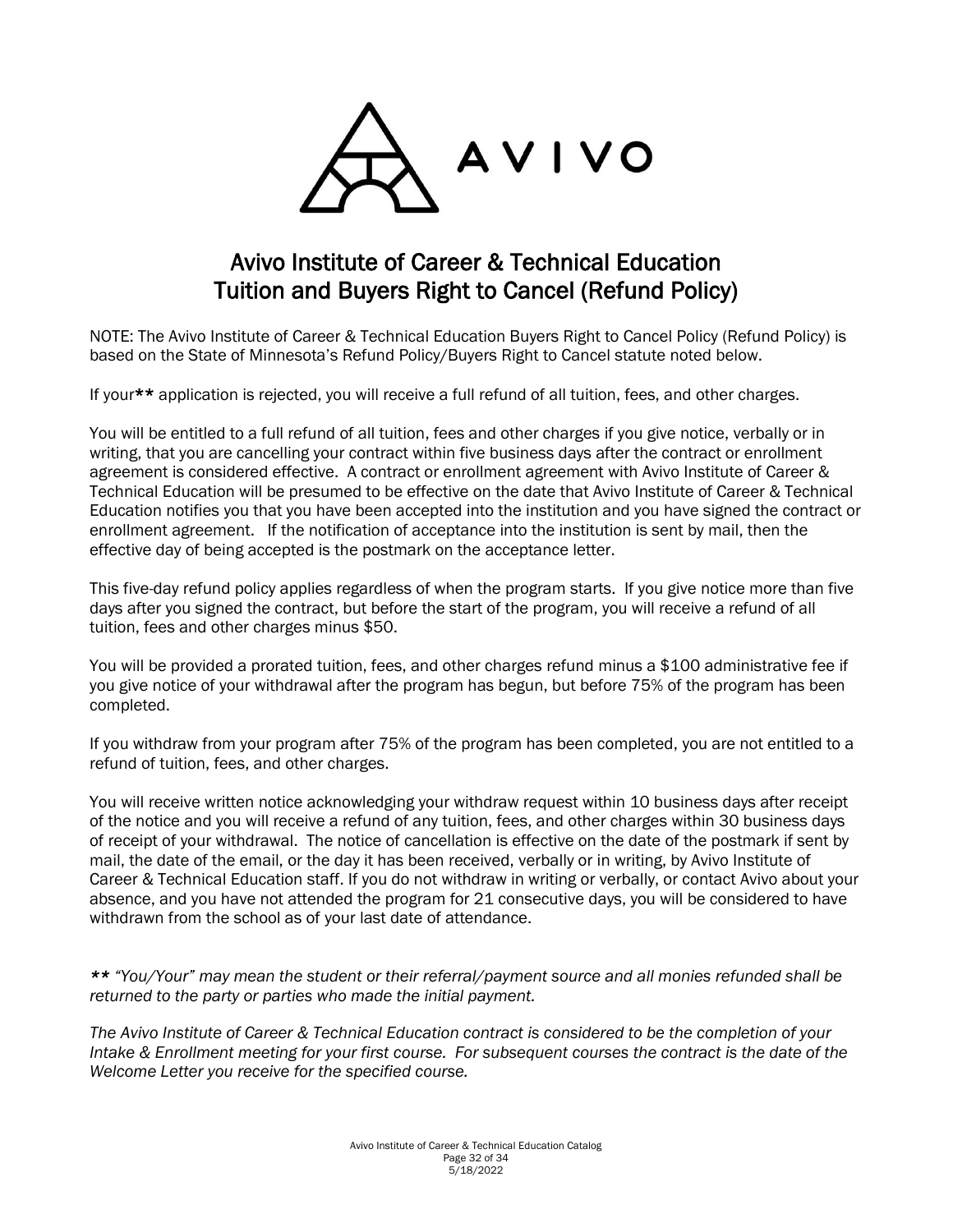### Avivo Institute of Career & Technical Education Tuition

*A one-time Intake/Enrollment Fee of \$125 is charged for each student before enrollment into a Training Course. Each student entering an Avivo Institute of Career & Technical Education Training Program is given a Reading and Math Assessment. Students must score at a 7th Grade Level or higher on each one. Successful completion of the Assessment is required before acceptance into a Training Program.* 

| <b>Training Programs</b>                                          | <b>Tuition</b>    |
|-------------------------------------------------------------------|-------------------|
| <b>Accounting Support Training Program</b>                        |                   |
| Workplace Success Strategies Training Course                      | \$1,020.00        |
| Business & Computer Applications Specialist Training Course       | \$1,632.00        |
| Accounting Support 101 Training Course                            | \$1,095.00        |
| <b>Core Manufacturing Skills Training Program</b>                 |                   |
| Workplace Success Strategies Training Course                      | \$1,020.00        |
| Manufacturing and Warehouse Fundamentals Training Course          | \$1,500.00        |
| Manufacturing Skills 102 Training Course                          | \$1,775.00        |
| <b>IT Support Training Program</b>                                |                   |
| Workplace Success Strategies Training Course                      | \$1,020.00        |
| Business & Computer Applications Specialist Training Course       | \$1,632.00        |
| <b>Computer Technician Training</b>                               | \$8,160.00        |
| Maintenance Custodial Skills Training Program                     |                   |
| Workplace Success Strategies Training Course                      | \$1,020.00        |
| Maintenance Custodial Fundamentals Training Course                | \$5,355.00        |
| <b>Medical Office Support Training Program</b>                    |                   |
| Workplace Success Strategies Training Course                      | \$1,020.00        |
| Business & Computer Applications Specialist Training Course       | \$1,632.00        |
| Healthcare Technician Training Course                             | \$1,904.00        |
| <b>Office Support Specialist Training Program</b>                 |                   |
| Workplace Success Strategies Training Course                      | \$1,020.00        |
| Business & Computer Applications Specialist Training Course       | \$1,632.00        |
| <b>Warehouse Operations Training Program</b>                      |                   |
| Workplace Success Strategies Training Course                      | \$1,020.00        |
| Manufacturing and Warehouse Fundamentals Training Course          | \$1,500.00        |
| <b>First Step Courses</b>                                         | <b>Tuition</b>    |
| <b>Cleaning Pro Training Course</b>                               | \$884.00          |
| <b>Restaurant to Retail Training Course</b>                       | \$884.00          |
| Warehouse Pro Training Course                                     | \$884.00          |
|                                                                   |                   |
| <b>Training Course</b>                                            | <b>Tuition</b>    |
| Workplace Success Strategies Training Course                      | \$1,020.00        |
| Workplace Success Strategies Test-Out Assessment                  | \$250.00          |
|                                                                   |                   |
| <b>Certification Prep and Exams</b>                               | <b>Tuition</b>    |
| A+ Core Series Certification Prep & Exams                         | \$1,000.00        |
| Special Engineer (Boilers License) Prep & Exam                    | \$550.00          |
| Certified Pool/Spa Operator (CPO) Prep & Exam                     | \$500.00          |
| Network+ Orientation, Prep Kit & Exam                             | \$850.00          |
| <b>OSHA Training &amp; Exam</b>                                   | \$335.00          |
| <b>Forklift Operator Safety Training</b>                          | \$175.00          |
| ServSafe Prep & Exam                                              | \$375.00          |
| Certiport Exams - QuickBooks, MOS Word, MOS Excel, MOS PowerPoint | \$175.00 per Exam |
| A+ Exam                                                           | \$175.00 per Exam |
| Network+ Exam                                                     | \$175.00 per Exam |
| ServSafe Exam                                                     | \$175.00 per Exam |
| One-to-One Training                                               | \$60.00 per Hour  |